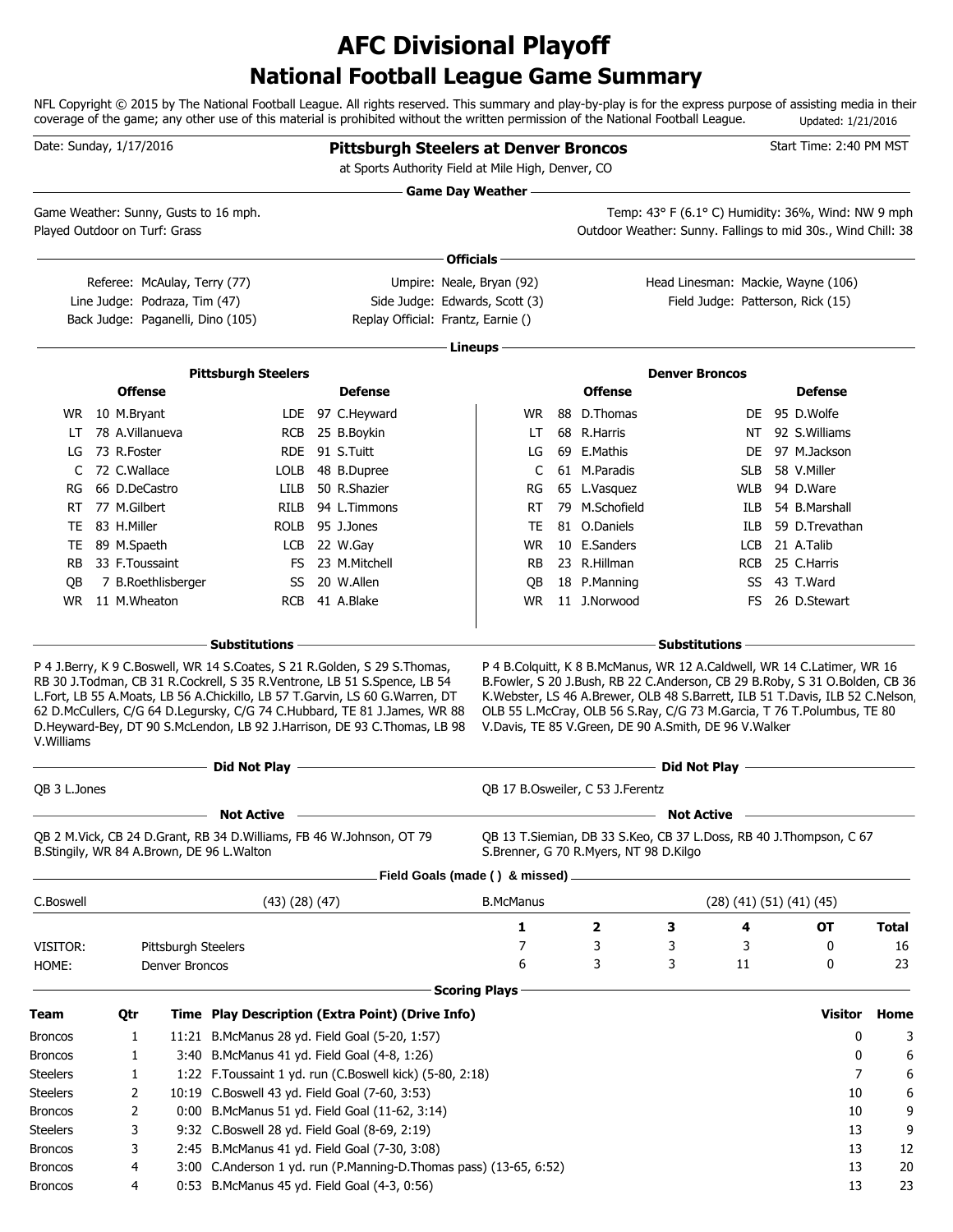### **National Football League Game Summary AFC Divisional Playoff**

NFL Copyright © 2015 by The National Football League. All rights reserved. This summary and play-by-play is for the express purpose of assisting media in their coverage of the game; any other use of this material is prohibited without the written permission of the National Football League. Updated: 1/21/2016

Paid Attendance: 76,956 Time: 3:09 Steelers 4 0:19 C.Boswell 47 yd. Field Goal (4-51, 0:34) 16 23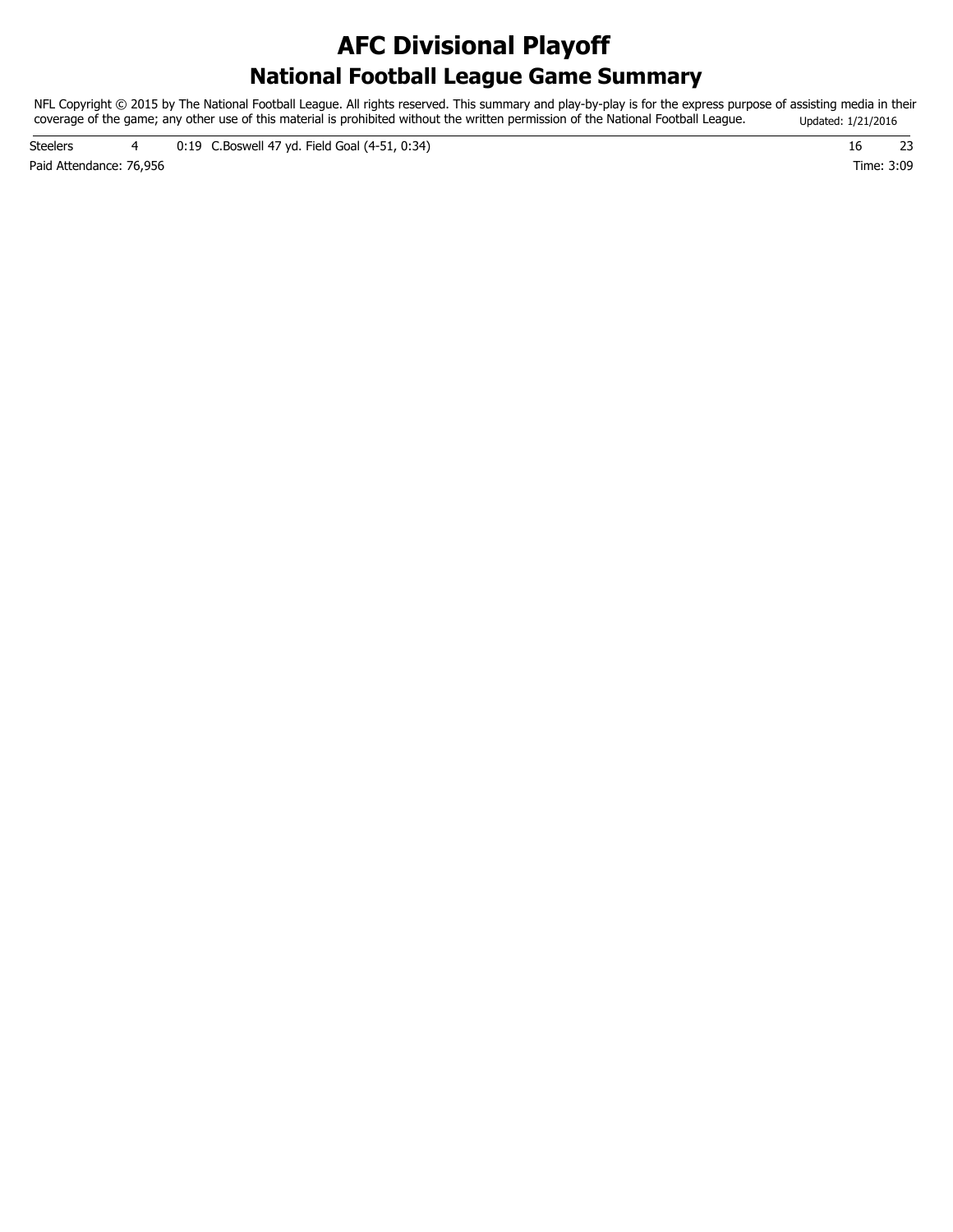## **Final Individual Statistics**

|                            |           | <b>Pittsburgh Steelers</b> |                |                |             |                 |                    |                      |             |                        |            | <b>Denver Broncos</b> |              |              |            |                 |             |
|----------------------------|-----------|----------------------------|----------------|----------------|-------------|-----------------|--------------------|----------------------|-------------|------------------------|------------|-----------------------|--------------|--------------|------------|-----------------|-------------|
| <b>RUSHING</b>             |           |                            | <b>ATT</b>     | <b>YDS</b>     | <b>AVG</b>  | LG              | TD                 | <b>RUSHING</b>       |             |                        |            |                       | <b>ATT</b>   | <b>YDS</b>   | <b>AVG</b> | LG              | TD          |
| M.Bryant                   |           |                            | $\overline{2}$ | 40             | 20.0        | 40              | 0                  | C.Anderson           |             |                        |            |                       | 15           | 72           | 4.8        | 34              | 1           |
| F.Toussaint                |           |                            | 12             | 39             | 3.3         | 15              | 1                  | R.Hillman            |             |                        |            |                       | 16           | 38           | 2.4        | 9               | 0           |
| J.Todman                   |           |                            | 5              | 6              | 1.2         | 5               | 0                  | P.Manning            |             |                        |            |                       | 2            | -1           | $-0.5$     | $\mathbf 0$     | 0           |
| Total                      |           |                            | 19             | 85             | 4.5         | 40              | 1                  | Total                |             |                        |            |                       | 33           | 109          | 3.3        | 34              | 1           |
| <b>PASSING</b>             | ATT       | <b>CMP</b>                 | YDS            | SK/YD          | TD          | LG<br><b>IN</b> | RT                 | <b>PASSING</b>       |             |                        | <b>ATT</b> | <b>CMP</b>            | <b>YDS</b>   | <b>SK/YD</b> | TD         | <b>IN</b><br>LG | <b>RT</b>   |
| <b>B.Roethlisberger</b>    | 37        | 24                         | 339            | 3/28           | 0           | 58<br>0         | 94.3               | P.Manning            |             |                        | 37         | 21                    | 222          | 1/7          | 0          | 34<br>0         | 74.4        |
| Total                      | 37        | 24                         | 339            | 3/28           | 0           | 58<br>0         | 94.3               | Total                |             |                        | 37         | 21                    | 222          | 1/7          | 0          | 34<br>0         | 74.4        |
| <b>PASS RECEIVING</b>      |           | <b>TAR</b>                 | <b>REC</b>     | <b>YDS</b>     | <b>AVG</b>  | LG              | <b>TD</b>          |                      |             | <b>PASS RECEIVING</b>  |            | <b>TAR</b>            | <b>REC</b>   | <b>YDS</b>   | <b>AVG</b> | LG              | <b>TD</b>   |
| M.Bryant                   |           | 15                         | 9              | 154            | 17.1        | 52              | 0                  | E.Sanders            |             |                        |            | 8                     | 5            | 85           | 17.0       | 34              | $\mathbf 0$ |
| M.Wheaton                  |           | 8                          | 5              | 30             | 6.0         | 13              | 0                  | D.Thomas             |             |                        |            | 8                     | 4            | 40           | 10.0       | 15              | 0           |
| F.Toussaint                |           | 3                          | 3              | 2              | 0.7         | 2               | 0                  | <b>B.Fowler</b>      |             |                        |            | 4                     | 2            | 35           | 17.5       | 31              | 0           |
| D.Heyward-Bey              |           | 2                          | 2              | 64             | 32.0        | 58              | 0                  | C.Latimer            |             |                        |            | 2                     | 2            | 18           | 9.0        | 12              | 0           |
| S.Coates                   |           | 3                          | 2              | 61             | 30.5        | 37              | 0                  | V.Green              |             |                        |            | $\overline{2}$        | 2            | 14           | 7.0        | 11              | 0           |
| J.James                    |           | 1                          | 1              | 22             | 22.0        | 22              | 0                  | C.Anderson           |             |                        |            | 3                     | 2            | 11           | 5.5        | 7               | 0           |
| H.Miller                   |           | 3                          | 1              | 5              | 5.0         | 5               | 0                  | O.Daniels            |             |                        |            | 3                     | 2            | 10           | 5.0        | 6               | 0           |
| M.Spaeth                   |           | 1                          | 1              | $\mathbf{1}$   | 1.0         | 1               | 0                  | J.Norwood            |             |                        |            | 4                     | 1            | 10           | 10.0       | 10              | 0           |
|                            |           |                            |                |                |             |                 |                    | A.Caldwell           |             |                        |            | $\overline{2}$        | 1            | $-1$         | $-1.0$     | $-1$            | 0           |
|                            |           |                            |                |                |             |                 |                    | R.Hillman            |             |                        |            | $\mathbf{1}$          | 0            | $\mathbf 0$  | 0.0        | 0               | 0           |
| Total                      |           | 36                         | 24             | 339            | 14.1        | 58              | 0                  | Total                |             |                        |            | 37                    | 21           | 222          | 10.6       | 34              | 0           |
| <b>INTERCEPTIONS</b>       |           |                            | <b>NO</b>      | <b>YDS</b>     | <b>AVG</b>  | LG              | TD                 |                      |             | <b>INTERCEPTIONS</b>   |            |                       | <b>NO</b>    | <b>YDS</b>   | <b>AVG</b> | LG              | <b>TD</b>   |
| Total                      |           |                            | 0              | 0              | 0           | 0               | 0                  | Total                |             |                        |            |                       | 0            | $\mathbf 0$  | 0          | 0               | 0           |
| <b>PUNTING</b>             | <b>NO</b> | <b>YDS</b>                 | <b>AVG</b>     | <b>NET</b>     | ΤВ          | <b>IN20</b>     | LG                 | <b>PUNTING</b>       |             |                        | <b>NO</b>  | <b>YDS</b>            | <b>AVG</b>   | NET          | TВ         | <b>IN20</b>     | LG          |
| J.Berry                    | 6         | 238                        | 39.7           | 29.3           | 1           | 1               | 52                 | <b>B.Colquitt</b>    |             |                        | 6          | 282                   | 47.0         | 40.3         | 1          | 3               | 57          |
| Total                      | 6         | 238                        | 39.7           | 29.3           | 1           | 1               | 52                 | Total                |             |                        | 6          | 282                   | 47.0         | 40.3         | 1          | 3               | 57          |
| <b>PUNT RETURNS</b>        |           | <b>NO</b>                  | <b>YDS</b>     | <b>AVG</b>     | FC          | LG              | TD                 | <b>PUNT RETURNS</b>  |             |                        |            | <b>NO</b>             | <b>YDS</b>   | <b>AVG</b>   | FC         | LG              | <b>TD</b>   |
| M.Wheaton                  |           | $\overline{4}$             | 20             | 5.0            | 0           | 12              | 0                  | O.Bolden             |             |                        |            | 1                     | 42           | 42.0         | 0          | 42              | 0           |
| [DOWNED]                   |           | 1                          | 0              | 0.0            | 0           | 0               | 0                  | J.Norwood            |             |                        |            | 0                     | 0            | 0.0          | 1          | 0               | 0           |
| [TOUCHBACK]                |           | 1                          | 0              | 0.0            | 0           | 0               | 0                  |                      |             | [OUT OF BOUNDS]        |            | 3                     | 0            | 0.0          | 0          | 0               | 0           |
|                            |           |                            |                |                |             |                 |                    |                      | [TOUCHBACK] |                        |            | 1                     | 0            | 0.0          | 0          | 0               | 0           |
| Total                      |           | 4                          | 20             | 5.0            | 0           | 12              | 0                  | Total                |             |                        |            | 1                     | 42           | 42.0         | 1          | 42              | 0           |
| <b>KICKOFF RETURNS</b>     |           | <b>NO</b>                  | <b>YDS</b>     | <b>AVG</b>     | FC          | LG              | TD                 |                      |             | <b>KICKOFF RETURNS</b> |            | <b>NO</b>             | <b>YDS</b>   | AVG          | FC         | LG              | <b>TD</b>   |
| [TOUCHBACK]<br>Total       |           | 6<br>$\mathbf{0}$          | 0<br>0         | 0.0<br>0.0     | 0<br>0      | 0<br>0          | 0<br>0             | [TOUCHBACK]<br>Total |             |                        |            | 4<br>$\mathbf{0}$     | 0<br>0       | 0.0<br>0.0   | 0<br>0     | 0<br>0          | 0<br>0      |
| <b>Pittsburgh Steelers</b> |           |                            |                |                |             |                 |                    |                      |             |                        |            |                       |              |              |            |                 |             |
| <b>FUMBLES</b>             |           |                            |                | <b>FUM</b>     | <b>LOST</b> |                 | <b>OWN-REC YDS</b> |                      | TD          | <b>FORCED</b>          |            | <b>OPP-REC</b>        | <b>YDS</b>   | <b>TD</b>    |            | <b>OUT-BDS</b>  |             |
| F.Toussaint                |           |                            |                | $\mathbf{1}$   |             | $\mathbf{1}$    | 0                  | 0                    | 0           | 0                      |            | 0                     | 0            | 0            |            | 0               |             |
| M.Wheaton                  |           |                            |                | $\mathbf{1}$   |             | 0               | 0                  | 0                    | 0           | 0                      |            | 0                     | 0            | 0            |            | 1               |             |
| Total                      |           |                            |                | $\overline{2}$ |             | $\mathbf{1}$    | 0                  | $\mathbf 0$          | $\mathbf 0$ | 0                      |            | 0                     | 0            | 0            |            | 1               |             |
| <b>Denver Broncos</b>      |           |                            |                |                |             |                 |                    |                      |             |                        |            |                       |              |              |            |                 |             |
| <b>FUMBLES</b>             |           |                            |                | <b>FUM</b>     | <b>LOST</b> |                 | <b>OWN-REC YDS</b> |                      | TD          | <b>FORCED</b>          |            | <b>OPP-REC</b>        | <b>YDS</b>   | TD           |            | <b>OUT-BDS</b>  |             |
| P.Manning                  |           |                            |                | $\mathbf{1}$   |             | 0               | $\mathbf{1}$       | $-1$                 | $\mathbf 0$ | $\mathbf 0$            |            | $\mathbf{0}$          | $\mathbf{0}$ | $\mathbf 0$  |            | 0               |             |
| <b>B.Roby</b>              |           |                            |                | 0              |             | 0               | 0                  | 0                    | 0           | 1                      |            | 0                     | 0            | 0            |            | 0               |             |
| D.Ware                     |           |                            |                | 0              |             | 0               | 0                  | 0                    | 0           | 0                      |            | 1                     | 0            | 0            |            | 0               |             |
| Total                      |           |                            |                | 1              |             | 0               | $\mathbf{1}$       | $-1$                 | 0           | 1                      |            | 1                     | $\mathbf{0}$ | 0            |            | 0               |             |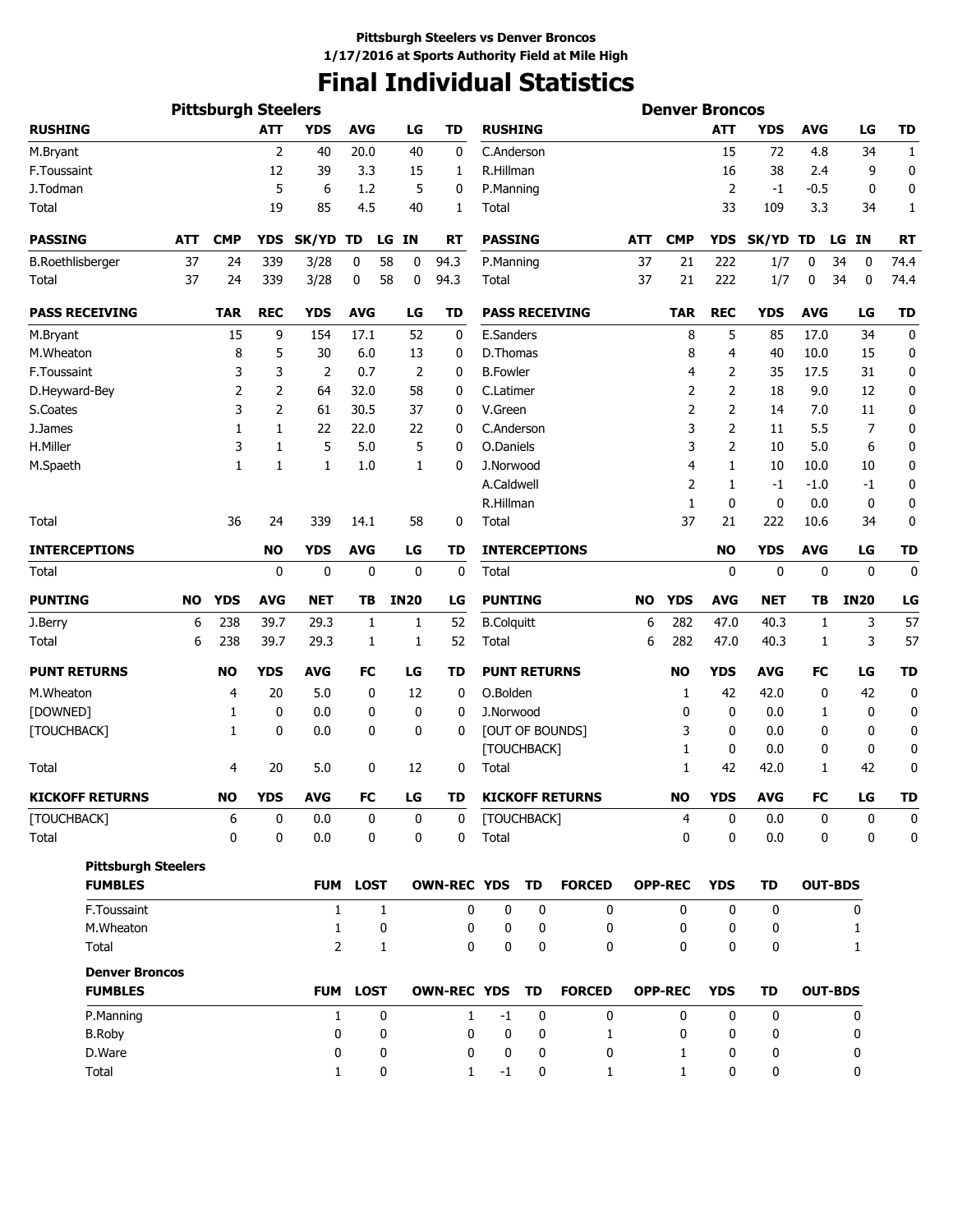# **Final Team Statistics**

|                                                   | <b>Visitor</b>  | Home           |
|---------------------------------------------------|-----------------|----------------|
|                                                   | <b>Steelers</b> | <b>Broncos</b> |
| <b>TOTAL FIRST DOWNS</b>                          | 16              | 19             |
| By Rushing                                        | 4               | 6              |
| By Passing                                        | 10              | 12             |
| By Penalty                                        | 2               | $\mathbf{1}$   |
| THIRD DOWN EFFICIENCY                             | 2-12-17%        | 3-15-20%       |
| <b>FOURTH DOWN EFFICIENCY</b>                     | $0 - 2 - 0%$    | $0 - 1 - 0%$   |
| <b>TOTAL NET YARDS</b>                            | 396             | 324            |
| Total Offensive Plays (inc. times thrown passing) | 59              | 71             |
| Average gain per offensive play                   | 6.7             | 4.6            |
| <b>NET YARDS RUSHING</b>                          | 85              | 109            |
| <b>Total Rushing Plays</b>                        | 19              | 33             |
| Average gain per rushing play                     | 4.5             | 3.3            |
| Tackles for a loss-number and yards               | $3 - 7$         | $5 - 8$        |
| <b>NET YARDS PASSING</b>                          | 311             | 215            |
| Times thrown - yards lost attempting to pass      | $3 - 28$        | $1 - 7$        |
| Gross yards passing                               | 339             | 222            |
| <b>PASS ATTEMPTS-COMPLETIONS-HAD INTERCEPTED</b>  | $37 - 24 - 0$   | $37-21-0$      |
| Avg gain per pass play (inc.# thrown passing)     | 7.8             | 5.7            |
| <b>KICKOFFS Number-In End Zone-Touchbacks</b>     | $5 - 4 - 4$     | $6 - 6 - 6$    |
| <b>PUNTS Number and Average</b>                   | 6-39.7          | $6 - 47.0$     |
| <b>Had Blocked</b>                                | 0               | 0              |
| <b>FGs - PATs Had Blocked</b>                     | $0 - 0$         | $0 - 0$        |
| <b>Net Punting Average</b>                        | 29.3            | 40.3           |
| TOTAL RETURN YARDAGE (Not Including Kickoffs)     | 20              | 42             |
| No. and Yards Punt Returns                        | $4 - 20$        | $1 - 42$       |
| No. and Yards Kickoff Returns                     | $0 - 0$         | $0 - 0$        |
| No. and Yards Interception Returns                | $0 - 0$         | $0 - 0$        |
| <b>PENALTIES Number and Yards</b>                 | $5 - 38$        | 4-49           |
| <b>FUMBLES Number and Lost</b>                    | $2 - 1$         | $1 - 0$        |
| <b>TOUCHDOWNS</b>                                 | 1               | 1              |
| Rushing                                           | 1               | 1              |
| Passing                                           | 0               | 0              |
| <b>EXTRA POINTS Made-Attempts</b>                 | $1 - 1$         | $1 - 1$        |
| Kicking Made-Attempts                             | $1 - 1$         | $0 - 0$        |
| Passing Made-Attempts                             | $0-0$           | $1 - 1$        |
| <b>FIELD GOALS Made-Attempts</b>                  | $3-3$           | $5-5$          |
| <b>RED ZONE EFFICIENCY</b>                        | 1-3-33%         | 1-2-50%        |
| <b>GOAL TO GO EFFICIENCY</b>                      | 1-1-100%        | 1-1-100%       |
| <b>SAFETIES</b>                                   | 0               | 0              |
| <b>FINAL SCORE</b>                                | 16              | 23             |
| <b>TIME OF POSSESSION</b>                         | 28:27           | 31:33          |
|                                                   |                 |                |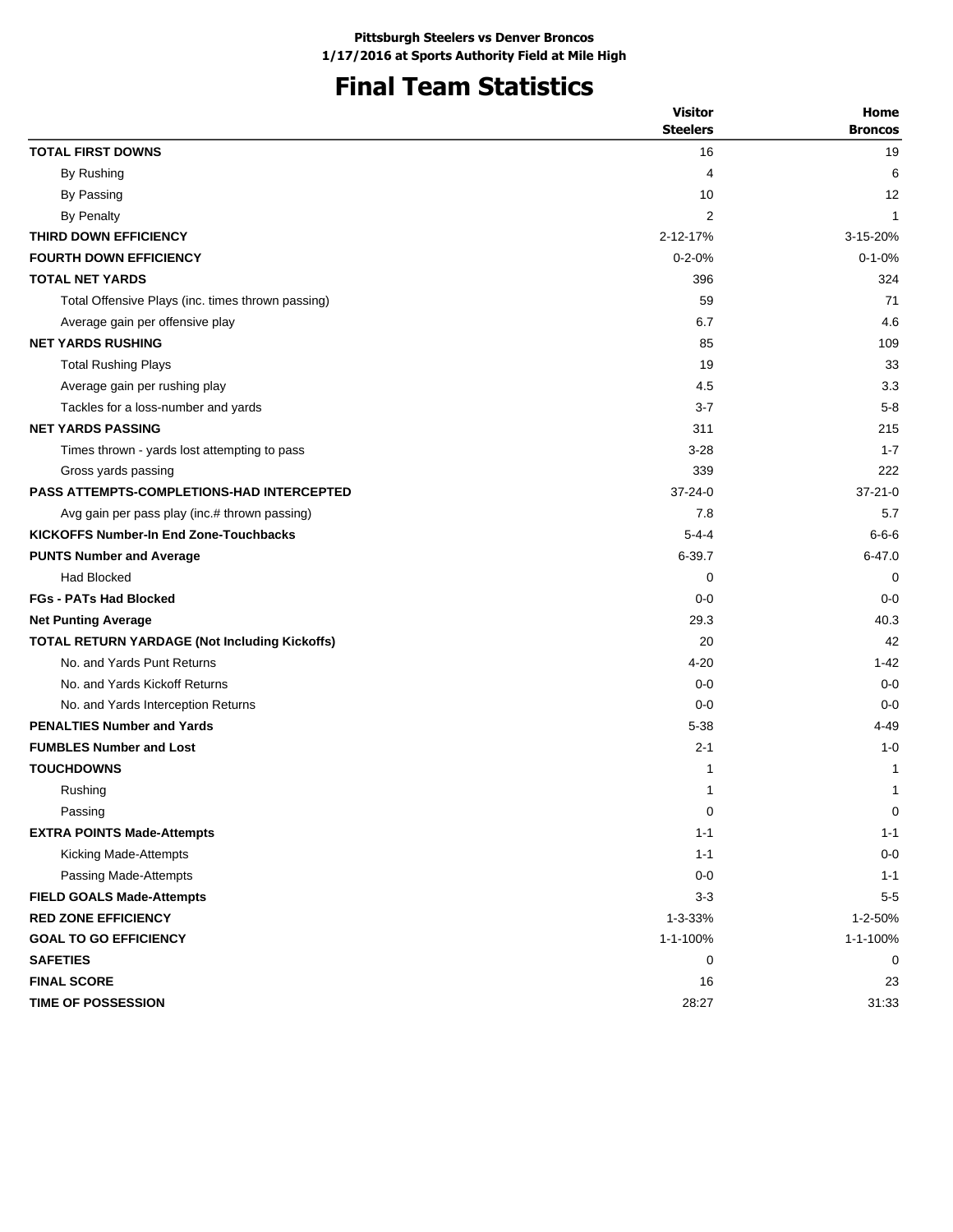### **Ball Possession And Drive Chart**

#### **Pittsburgh Steelers**

| #  | Time<br>Recd | Time<br>Lost | <b>Time How Ball</b><br><b>Poss Obtained</b> | <b>Drive</b><br>Began | #<br><b>Play</b> | Yds<br>Gain  | Yds<br>Pen | Net<br>Yds | 1st<br>Down  | Last<br>Scrm     | <b>How Given</b><br>Up |
|----|--------------|--------------|----------------------------------------------|-----------------------|------------------|--------------|------------|------------|--------------|------------------|------------------------|
|    | 15:00        | 13:18        | 1:42 Kickoff                                 | <b>PIT 20</b>         | 3                | $\mathbf{0}$ | 0          | 0          | $\mathbf{0}$ | <b>PIT 20</b>    | Punt                   |
| 2  | 11:21        | 7:56         | 3:25 Kickoff                                 | <b>PIT 20</b>         |                  | 48           | 0          | 48         | 1            | <b>DEN 32</b>    | Downs                  |
| 3  | 6:04         | 5:06         | 0:58 Punt                                    | PIT <sub>3</sub>      | 3                | 5            | -4         |            | $\mathbf{0}$ | PIT <sub>4</sub> | Punt                   |
| 4  | 3:40         | 1:22         | 2:18 Kickoff                                 | <b>PIT 20</b>         | 5                | 80           | $\Omega$   | 80         | 4            | $*$ DEN 1        | Touchdown              |
| 5  | 14:12        | 10:19        | 3:53 Punt                                    | <b>PIT 15</b>         | 7                | 60           | 0          | 60         |              | * DEN 25         | Field Goal             |
| 6  | 8:44         | 6:48         | 1:56 Punt                                    | <b>PIT 38</b>         | 3                | -6           | 0          | -6         | 0            | PIT 32           | Punt                   |
|    | 5:12         | 3:14         | 1:58 Downs                                   | <b>PIT 37</b>         | 3                | 8            | 0          | 8          | 0            | <b>PIT 45</b>    | Punt                   |
| 8  | 11:51        | 9:32         | $2:19$ Punt                                  | <b>PIT 21</b>         | 8                | 69           |            | 69         |              | * DEN 10         | Field Goal             |
| 9  | 7:55         | 5:53         | 2:02 Punt                                    | PIT 6                 | 3                | 4            | 0          | 4          | $\mathbf{0}$ | <b>PIT 10</b>    | Punt                   |
| 10 | 2:45         | 13:15        | 4:30 Kickoff                                 | <b>PIT 20</b>         | 7                | 49           | -8         | 41         | 3            | DEN 39           | Punt                   |
| 11 | 11:33        | 9:52         | 1:41 Punt                                    | <b>PIT 25</b>         | 4                | 40           | $\Omega$   | 40         | 2            | DEN 34           | Fumble                 |
| 12 | 3:00         | 1:49         | 1:11 Kickoff                                 | <b>PIT 20</b>         | 5.               | 10           | $\Omega$   | 10         |              | PIT 43           | Downs                  |
| 13 | 0:53         | 0:19         | 0:34 Kickoff                                 | <b>PIT 20</b>         | 4                | 29           | 22         | 51         | 2            | <b>DEN 29</b>    | <b>Field Goal</b>      |

(265) Average PIT 20

|    | <b>Denver Broncos</b> |              |                                              |                       |                  |             |              |            |             |               |                        |
|----|-----------------------|--------------|----------------------------------------------|-----------------------|------------------|-------------|--------------|------------|-------------|---------------|------------------------|
| #  | Time<br>Recd          | Time<br>Lost | <b>Time How Ball</b><br><b>Poss Obtained</b> | <b>Drive</b><br>Began | #<br><b>Play</b> | Yds<br>Gain | Yds<br>Pen   | Net<br>Yds | 1st<br>Down | Last<br>Scrm  | <b>How Given</b><br>Up |
|    | 13:18                 | 11:21        | 1:57 Punt                                    | <b>PIT 30</b>         | 5                | 20          | $\mathbf{0}$ | 20         |             | $*$ PIT 10    | Field Goal             |
|    | 7:56                  | 6:04         | 1:52 Downs                                   | <b>DEN 32</b>         | 3                | 8           | 0            | 8          | 0           | <b>DEN 40</b> | Punt                   |
| 3  | 5:06                  | 3:40         | 1:26 Punt                                    | <b>PIT 31</b>         | 4                | 8           | 0            | 8          | 0           | <b>PIT 23</b> | Field Goal             |
| 4  | 1:22                  | 14:12        | 2:10 Kickoff                                 | <b>DEN 20</b>         | 7                | 37          | 0            | 37         | 3           | <b>PIT 43</b> | Punt                   |
| 5  | 10:19                 | 8:44         | 1:35 Kickoff                                 | <b>DEN 20</b>         | 3                | 6           | 0            | 6          | 0           | <b>DEN 26</b> | Punt                   |
| 6  | 6:48                  | 5:12         | $1:36$ Punt                                  | <b>DEN 41</b>         | 5                | 22          | 0            | 22         |             | <b>PIT 37</b> | Downs                  |
|    | 3:14                  | 0:00         | 3:14 Punt                                    | DEN <sub>5</sub>      | 11               | 62          | 0            | 62         | 3           | <b>PIT 33</b> | Field Goal             |
| 8  | 15:00                 | 11:51        | 3:09 Kickoff                                 | <b>DEN 20</b>         | 5                | 6           | 9            | 15         |             | <b>DEN 35</b> | Punt                   |
| 9  | 9:32                  | 7:55         | 1:37 Kickoff                                 | <b>DEN 20</b>         | 4                | 18          | 0            | 18         |             | <b>DEN 38</b> | Punt                   |
| 10 | 5:53                  | 2:45         | 3:08 Punt                                    | <b>DEN 47</b>         | 7                | 30          | 0            | 30         | 3           | <b>PIT 23</b> | Field Goal             |
| 11 | 13:15                 | 11:33        | 1:42 Punt                                    | <b>DEN 20</b>         | 4                | 34          | 0            | 34         |             | PIT 46        | Punt                   |
| 12 | 9:52                  | 3:00         | 6:52 Fumble                                  | <b>DEN 35</b>         | 13               | 70          | -5           | 65         | 5           | $*$ PIT 1     | Touchdown              |
| 13 | 1:49                  | 0:53         | 0:56 Downs                                   | PIT 30                | 4                | 3           | 0            | 3          | $\Omega$    | <b>PIT 27</b> | Field Goal             |
| 14 | 0:19                  | 0:00         | 0:19 Kickoff                                 | <b>DEN 39</b>         |                  | -1          | 0            | $-1$       | 0           | <b>DEN 39</b> | End of Game            |

(508) Average DEN 36

**\* inside opponent's 20**

|                | <b>Time of Possession by Quarter</b> | 1st                  | 2nd  | 3rd  | 4th                 | ΟТ | Total |
|----------------|--------------------------------------|----------------------|------|------|---------------------|----|-------|
| <b>Visitor</b> | Pittsburgh Steelers                  | 8:23                 | 7:47 | 7:06 | 5:11                |    | 28:27 |
| Home           | Denver Broncos                       | 6:37                 | 7:13 | 7:54 | 9:49                |    | 31:33 |
|                | Kickoff Drive No.-Start Average      | Steelers: 6 - PIT 20 |      |      | Broncos: 4 - DEN 20 |    |       |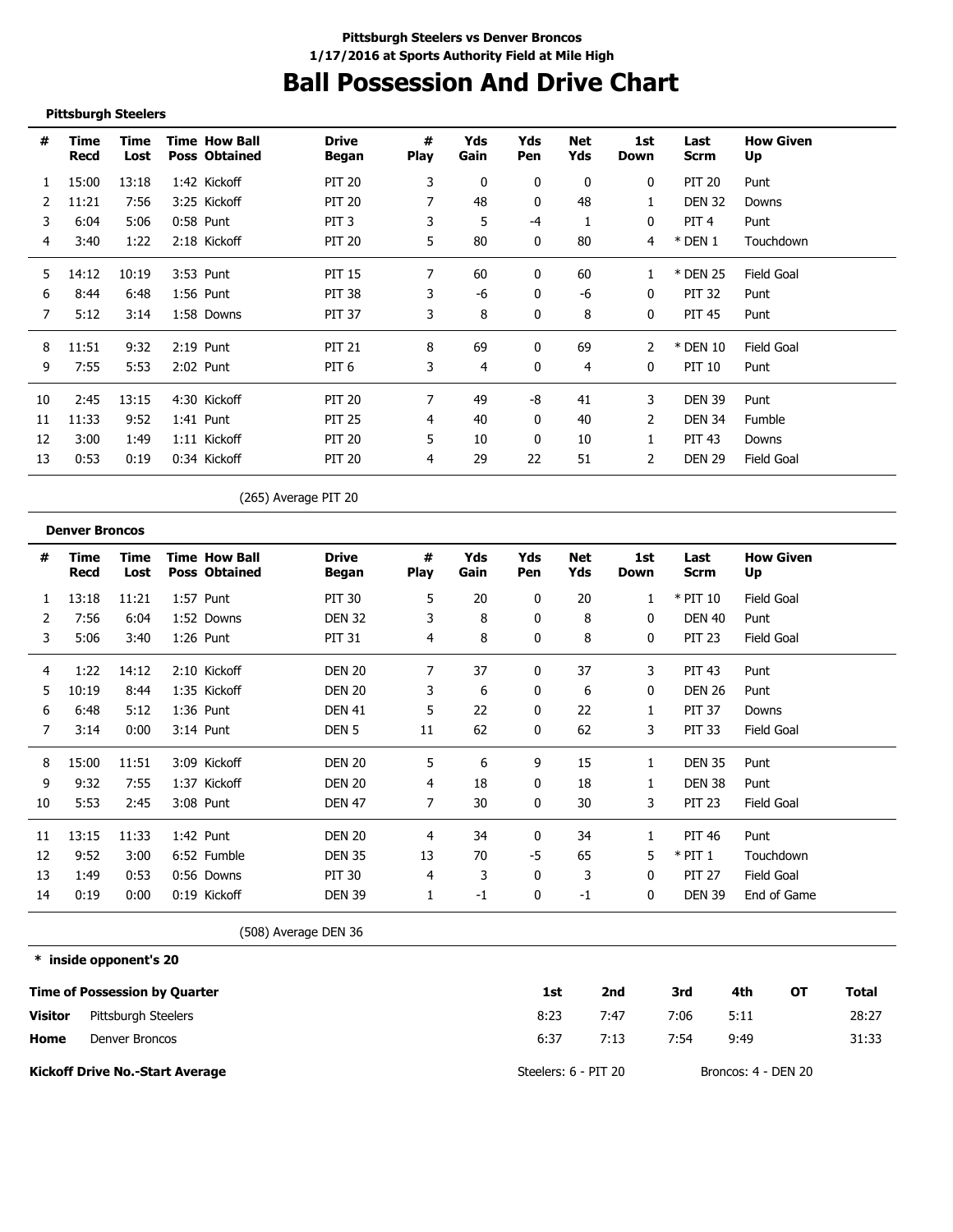### **Final Defensive Statistics**

| <b>Pittsburgh Steelers</b> |            |     |              |    | <b>Regular Defensive Plays</b> |            |   |              |           |              |           |            | <b>Special Teams</b> |           |           |           |              | Misc       |             |           |
|----------------------------|------------|-----|--------------|----|--------------------------------|------------|---|--------------|-----------|--------------|-----------|------------|----------------------|-----------|-----------|-----------|--------------|------------|-------------|-----------|
|                            | <b>TKL</b> | AST | <b>COMB</b>  | SK | <b>YDS</b>                     | <b>TFL</b> | Q | <b>IN</b>    | <b>PD</b> | FF           | <b>FR</b> | <b>TKL</b> | <b>AST</b>           | <b>FF</b> | <b>FR</b> | <b>BL</b> | <b>TKL</b>   | <b>AST</b> | <b>FF</b>   | <b>FR</b> |
| W.Gay                      |            |     | 8            | 0  | 0                              |            |   | 0            |           | 0            | 0         | 0          | 0                    | 0         | 0         | 0         | 0            | 0          | 0           | 0         |
| J.Harrison                 | b          |     |              |    |                                | 3          |   | 0            | 0         | 0            | 0         | 0          | 0                    |           | 0         | 0         | 0            | 0          | 0           | 0         |
| R.Shazier                  | b          |     |              | 0  | 0                              | 0          |   | 0            | 0         |              | 0         | 0          | 0                    |           | 0         | 0         | 0            | 0          | 0           | C         |
| W.Allen                    | 6          | 0   | 6            | 0  | 0                              | 2          |   | 0            | 1         | 0            | 0         | 0          | 0                    | 0         | 0         | 0         | 0            | 0          | 0           | 0         |
| L.Timmons                  | 5          |     | 6            | 0  | 0                              | 0          | 0 | 0            | 0         | $\mathbf{0}$ | 0         | 0          | 0                    | 0         | 0         | 0         | 0            | 0          | 0           | 0         |
| J.Jones                    |            | 2   | 5            | 0  | 0                              | 0          | 0 | 0            |           | 0            | 0         | 0          | 0                    | 0         | 0         | 0         | 0            | 0          | 0           | 0         |
| <b>B.Boykin</b>            |            | 0   | 4            | 0  | 0                              | 0          | 0 | 0            |           | 0            | 0         | 0          | 0                    | 0         | 0         | 0         | 0            | 0          | 0           | 0         |
| S.Tuitt                    |            | 2   | 4            | 0  | 0                              |            |   | 0            | 0         | 0            | 0         | 0          | 0                    | 0         | 0         | 0         | 0            | 0          | 0           | 0         |
| M.Mitchell                 |            | 3   | 4            | 0  | 0                              | 0          | 0 | 0            |           | 0            | 0         | 0          | 0                    | 0         | 0         | 0         | 0            | 0          | 0           | 0         |
| S.McLendon                 |            | 0   | 3            | 0  | 0                              | 0          | 0 | $\mathbf{0}$ | 0         | 0            | 0         | 0          | 0                    | 0         | 0         | 0         | $\mathbf{0}$ | 0          | 0           | 0         |
| <b>B.Dupree</b>            |            |     | 3            | 0  | 0                              |            | 0 | 0            | 0         | 0            | 0         | 0          | 0                    | 0         | 0         | 0         | 0            | 0          | 0           | 0         |
| A.Blake                    |            | 0   |              | 0  | 0                              | 0          | 0 | 0            | 0         | 0            | 0         | 0          | 0                    | 0         | 0         | 0         | 0            | 0          | 0           | 0         |
| R.Cockrell                 |            | 0   |              | 0  | 0                              | 0          | 0 | 0            | 0         | 0            | 0         | 0          | 0                    | 0         | 0         | 0         | 0            | 0          | 0           | 0         |
| R.Golden                   |            |     |              | 0  | 0                              | 0          | n | 0            | 0         | O            | 0         | 0          | 0                    |           | 0         | 0         | 0            | 0          | 0           | 0         |
| S.Thomas                   |            | 0   | 0            | 0  | 0                              | 0          | 0 | 0            | 0         | 0            | 0         |            |                      | 0         | 0         | 0         | 0            | 0          | 0           | 0         |
| T.Garvin                   | 0          | 0   | 0            | 0  | 0                              | 0          | 0 | 0            | 0         | 0            | 0         | 0          |                      | 0         | 0         | 0         | 0            | 0          | 0           | 0         |
| C.Wallace                  | 0          | 0   | $\mathbf{0}$ | 0  | 0                              | 0          | 0 | 0            | 0         | $\mathbf{0}$ | 0         | 0          | 0                    | 0         | 0         | 0         |              | 0          | $\mathbf 0$ | 0         |
| <b>Total</b>               | 47         | 13  | 60           |    |                                | 8          |   | 0            | 5         | 0            | 0         |            | 2                    | 0         | 0         | 0         |              | 0          |             |           |

#### **TKL = Tackle AST = Assist COMB = Combined QH=QB Hit IN = Interception PD = Pass Defense FF = Forced Fumble FR = Fumble Recovery**

| <b>Denver Broncos</b> |            |            |              |              | <b>Regular Defensive Plays</b> |              |    |    |              |    |           |            | <b>Special Teams</b> |           |              |           |            | <b>Misc</b>  |           |           |
|-----------------------|------------|------------|--------------|--------------|--------------------------------|--------------|----|----|--------------|----|-----------|------------|----------------------|-----------|--------------|-----------|------------|--------------|-----------|-----------|
|                       | <b>TKL</b> | <b>AST</b> | <b>COMB</b>  | SK           | YDS                            | <b>TFL</b>   | QH | IN | PD           | FF | <b>FR</b> | <b>TKL</b> | <b>AST</b>           | <b>FF</b> | <b>FR</b>    | <b>BL</b> | <b>TKL</b> | <b>AST</b>   | <b>FF</b> | <b>FR</b> |
| D.Trevathan           | 8          |            | 9            | 0            | 0                              |              | 0  | 0  | 0            | 0  | 0         | 0          | 0                    | 0         | 0            | 0         | 0          |              | 0         | 0         |
| A.Talib               |            | 0          | 4            | 0            | 0                              | 0            | 0  | 0  | 2            | 0  | 0         | 0          | 0                    | 0         | 0            | 0         | 0          |              |           | 0         |
| C.Harris              | 4          | 0          | 4            | 0            | 0                              | 0            | 0  | 0  |              | 0  | 0         | 0          | 0                    | 0         | 0            | 0         | ŋ          | 0            |           | 0         |
| T.Ward                | 4          | 0          | 4            | 0            | 0                              |              | 0  | 0  | 0            | 0  | 0         | 0          | 0                    | 0         | 0            | 0         | 0          | 0            | 0         | 0         |
| <b>B.Marshall</b>     | 3          |            | 4            | $\mathbf{0}$ | 0                              | 0            | 0  | 0  |              | 0  | 0         | 0          | $\mathbf{0}$         | 0         | $\mathbf{0}$ | 0         | 0          | $\mathbf{0}$ | 0         | 0         |
| D.Stewart             |            |            | 4            | 0            | 0                              | 0            | 0  | 0  | 0            | 0  | 0         |            | 0                    | 0         | 0            | 0         | 0          |              |           |           |
| D.Wolfe               |            | 3          | 4            |              | 8                              |              |    | 0  | 0            | 0  | 0         | 0          | 0                    | 0         | 0            | 0         | n          |              |           | 0         |
| <b>B.Roby</b>         | 3          | 0          | 3            | 0            | 0                              | $\mathbf{0}$ | 0  | 0  | 0            |    | 0         | 0          | 0                    | 0         | 0            | 0         | 0          | 0            | 0         | 0         |
| D.Ware                |            |            | 3            | 1            | 13                             | 2            |    | 0  | 0            | 0  |           | 0          | $\mathbf{0}$         | 0         | 0            | 0         | 0          | 0            | 0         | 0         |
| A.Smith               |            | 0          | 2            |              |                                |              |    | 0  | 0            | 0  | 0         | 0          | 0                    | 0         | 0            | 0         | O          | 0            |           | 0         |
| V.Miller              |            | 0          | 2            | 0            | 0                              |              | 0  | 0  | 0            | 0  | 0         | 0          | 0                    | 0         | 0            | 0         | 0          |              | 0         |           |
| M.Jackson             |            |            | 2            | 0            | 0                              | 0            | 0  | 0  | 0            | 0  | 0         | 0          | 0                    | 0         | 0            | 0         | 0          | 0            | 0         | 0         |
| V.Walker              |            |            | 2            | $\mathbf{0}$ | 0                              | 0            | 0  | 0  | 0            | 0  | 0         | 0          | 0                    | 0         | $\mathbf{0}$ | 0         | 0          | $\mathbf{0}$ | 0         | 0         |
| S.Barrett             |            |            |              | 0            | 0                              | 0            | 0  | 0  | 0            | 0  | 0         | 0          | 0                    | 0         | 0            | 0         | 0          | 0            | 0         | 0         |
| J.Bush                |            | 0          | 0            | 0            | 0                              | 0            | 0  | 0  |              | 0  | 0         | 0          | 0                    | 0         | 0            | 0         | 0          | 0            | 0         |           |
| A.Brewer              | 0          | 0          | 0            | 0            | 0                              | 0            | 0  | 0  | 0            | 0  | 0         |            | 0                    | 0         | 0            | 0         | 0          | 0            | 0         | 0         |
| K.Webster             | 0          | 0          | $\mathbf{0}$ | 0            | $\mathbf{0}$                   | $\mathbf{0}$ | 0  | 0  | $\mathbf{0}$ | 0  | 0         |            | $\mathbf{0}$         | 0         | 0            | 0         | 0          | 0            | 0         | 0         |
| P.Manning             | n          | 0          | $\Omega$     | 0            | 0                              | 0            | 0  | 0  | 0            | 0  | 0         | 0          | 0                    | 0         | 0            | 0         | C          | n            |           |           |
| Total                 | 38         | 10         | 48           | 3            | 28                             | 6            | 3  | 0  | 5            |    | 1         | з          | 0                    | 0         | 0            | 0         | 0          | 0            |           |           |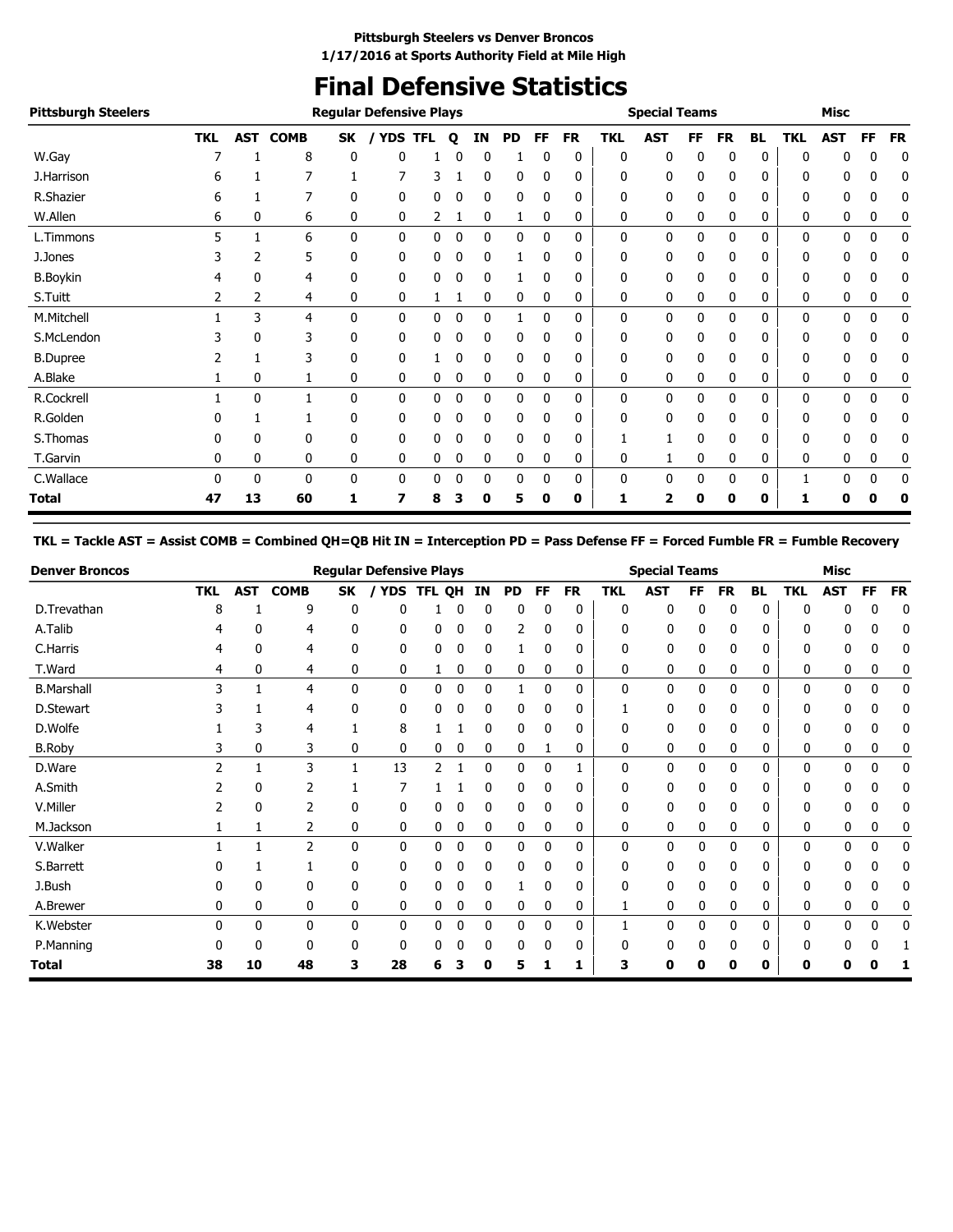## **First Half Summary**

|                                            |     | PERIOD SCORES                                              |                 |                                |            |       |              |                              |             |                         |             |           | TIME OF POSSESSION |            |                            |            |            |             |                |               |                     |
|--------------------------------------------|-----|------------------------------------------------------------|-----------------|--------------------------------|------------|-------|--------------|------------------------------|-------------|-------------------------|-------------|-----------|--------------------|------------|----------------------------|------------|------------|-------------|----------------|---------------|---------------------|
| <b>Steelers</b>                            |     |                                                            | $7 \t3 = 10$    |                                |            |       |              | <b>Steelers</b>              |             |                         |             |           | 16:10              |            |                            |            |            |             |                |               |                     |
| <b>Broncos</b>                             |     |                                                            | $6 \ 3 = 9$     |                                |            |       |              | <b>Broncos</b>               |             |                         |             |           | 13:50              |            |                            |            |            |             |                |               |                     |
|                                            |     |                                                            |                 |                                |            |       |              | <b>Scoring Plays</b>         |             |                         |             |           |                    |            |                            |            |            |             |                |               |                     |
| Team<br>Qtr                                |     | Time Play Description (Extra Point) (Drive Info)           |                 |                                |            |       |              |                              |             |                         |             |           |                    |            |                            |            |            |             |                |               | <b>Visitor Home</b> |
| <b>Broncos</b><br>1                        |     | 11:21 B.McManus 28 yd. Field Goal (5-20, 1:57)             |                 |                                |            |       |              |                              |             |                         |             |           |                    |            |                            |            |            |             |                | 0             | 3                   |
| <b>Broncos</b><br>1                        |     | 3:40 B.McManus 41 yd. Field Goal (4-8, 1:26)               |                 |                                |            |       |              |                              |             |                         |             |           |                    |            |                            |            |            |             |                | 0             | 6                   |
| <b>Steelers</b><br>1                       |     | 1:22 F. Toussaint 1 yd. run (C. Boswell kick) (5-80, 2:18) |                 |                                |            |       |              |                              |             |                         |             |           |                    |            |                            |            |            |             |                | 7             | 6                   |
| 2<br><b>Steelers</b>                       |     | 10:19 C.Boswell 43 yd. Field Goal (7-60, 3:53)             |                 |                                |            |       |              |                              |             |                         |             |           |                    |            |                            |            |            |             |                | 10            | 6                   |
| <b>Broncos</b><br>2                        |     | 0:00 B.McManus 51 yd. Field Goal (11-62, 3:14)             |                 |                                |            |       |              |                              |             |                         |             |           |                    |            |                            |            |            |             |                | 10            | 9                   |
|                                            |     |                                                            |                 |                                |            |       |              |                              |             |                         |             |           |                    |            | Pittsburgh Steelers        |            |            |             | Denver Broncos |               |                     |
| <b>TOTAL FIRST DOWNS</b>                   |     |                                                            |                 |                                |            |       |              |                              |             |                         |             |           |                    |            |                            | 6          |            |             |                |               | 8                   |
| First Downs Rushing-Passing-by Penalty     |     |                                                            |                 |                                |            |       |              |                              |             |                         |             |           |                    |            | $3 - 3 - 0$                |            |            |             |                | $2 - 6 - 0$   |                     |
| THIRD DOWN EFFICIENCY                      |     |                                                            |                 |                                |            |       |              |                              |             |                         |             |           |                    |            | $2 - 8 - 25%$              |            |            |             |                | $1 - 8 - 13%$ |                     |
| <b>TOTAL NET YARDS</b>                     |     |                                                            |                 |                                |            |       |              |                              |             |                         |             |           |                    |            | 195                        |            |            |             |                |               | 164                 |
| <b>Total Offensive Plays</b>               |     |                                                            |                 |                                |            |       |              |                              |             |                         |             |           |                    |            |                            | 30         |            |             |                |               | 35                  |
| <b>NET YARDS RUSHING</b>                   |     |                                                            |                 |                                |            |       |              |                              |             |                         |             |           |                    |            |                            | 78         |            |             |                |               | 65                  |
| <b>NET YARDS PASSING</b>                   |     |                                                            |                 |                                |            |       |              |                              |             |                         |             |           |                    |            | 117                        |            |            |             |                |               | 99                  |
| Gross Yards Passing                        |     |                                                            |                 |                                |            |       |              |                              |             |                         |             |           |                    |            | 132                        |            |            |             |                |               | 99                  |
| Times thrown-yards lost attempting to pass |     |                                                            |                 |                                |            |       |              |                              |             |                         |             |           |                    |            | $2 - 15$                   |            |            |             |                |               | 0-0                 |
| Pass Attempts-Completions-Had Intercepted  |     |                                                            |                 |                                |            |       |              |                              |             |                         |             |           |                    |            | $15 - 9 - 0$               |            |            |             |                | $22 - 11 - 0$ |                     |
| <b>Punts-Number and Average</b>            |     |                                                            |                 |                                |            |       |              |                              |             |                         |             |           |                    |            | 4 - 39                     |            |            |             |                | $3 - 46.7$    |                     |
| <b>Penalties-Number and Yards</b>          |     |                                                            |                 |                                |            |       |              |                              |             |                         |             |           |                    |            | $1 - 4$                    |            |            |             |                |               | $0 - 0$             |
| <b>Fumbles-Number and Lost</b>             |     |                                                            |                 |                                |            |       |              |                              |             |                         |             |           |                    |            | $0 - 0$                    |            |            |             |                |               | $1 - 0$             |
| <b>Red Zone Efficiency</b>                 |     |                                                            |                 |                                |            |       |              |                              |             |                         |             |           |                    |            | 1-2-50%                    |            |            |             |                | $0 - 1 - 0%$  |                     |
| <b>Average Drive Start</b>                 |     |                                                            |                 |                                |            |       |              |                              |             |                         |             |           |                    |            | <b>PIT 22</b>              |            |            |             |                | <b>DEN 37</b> |                     |
|                                            |     | <b>Pittsburgh Steelers</b>                                 |                 |                                |            |       |              |                              |             |                         |             |           |                    |            | <b>Denver Broncos</b>      |            |            |             |                |               |                     |
|                                            |     |                                                            |                 |                                |            |       |              |                              |             |                         |             |           |                    |            |                            |            |            |             |                |               |                     |
| <b>RUSHING</b>                             |     |                                                            | ATT             | <b>YDS</b>                     | <b>AVG</b> |       | LG           | TD                           |             | <b>RUSHING</b>          |             |           |                    |            |                            | ATT        | <b>YDS</b> |             | <b>AVG</b>     | LG            | TD                  |
| M.Bryant                                   |     |                                                            | 2               | 40                             | 20.0       |       | 40           | 0                            |             | C.Anderson              |             |           |                    |            |                            | 4          |            | 41          | 10.3           | 34            | 0                   |
| F.Toussaint                                |     |                                                            | 8               | 32                             | 4.0        |       | 15           | 1                            |             | R.Hillman               |             |           |                    |            |                            | 8          |            | 24          | 3.0            | 9             | 0                   |
| J.Todman                                   |     |                                                            | 3               | 6                              | 2.0        |       | 3            | 0                            |             | P.Manning               |             |           |                    |            |                            | 1          |            | 0           | 0.0            | 0             | 0                   |
| Total                                      |     |                                                            | 13              | 78                             | 6.0        |       | 40           | 1                            |             | Total                   |             |           |                    |            |                            | 13         |            | 65          | 5.0            | 34            | 0                   |
| <b>PASSING</b>                             | ATT | <b>CMP</b>                                                 | YDS             | SK/YD TD                       |            | LG IN |              | RT                           |             | <b>PASSING</b>          |             |           |                    | ATT        | <b>CMP</b>                 | <b>YDS</b> | SK/YD      |             | TD<br>LG       | IN            | <b>RT</b>           |
| <b>B.Roethlisberger</b>                    | 15  | 9                                                          | 132             | 2/15                           | 0          | 58    | 0            | 88.8                         |             | P.Manning               |             |           |                    | 22         | 11                         | 99         |            | 0/0         | 0<br>15        | 0             | 62.5                |
| Total                                      | 15  | q                                                          | 132             | 2/15                           | 0          | 58    | 0            | 88.8                         |             | Total                   |             |           |                    | 22         | 11                         | 99         |            | 0/0         | $\Omega$       | 15 0          | 62.5                |
| <b>PASS RECEIVING</b>                      |     | <b>TAR</b>                                                 | <b>REC</b>      | <b>YDS</b>                     | <b>AVG</b> |       | LG           | TD                           |             | <b>PASS RECEIVING</b>   |             |           |                    |            | <b>TAR</b>                 | <b>REC</b> | <b>YDS</b> |             | <b>AVG</b>     | LG            | <b>TD</b>           |
| M.Bryant                                   |     | 4                                                          | 2               | 30                             | 15.0       |       | 23           | 0                            |             | D.Thomas                |             |           |                    |            | 6                          | 3          |            | 36          | 12.0           | 15            | 0                   |
| M.Wheaton                                  |     | 4                                                          | 2               | 6                              | 3.0        |       | 8            | 0                            |             | C.Anderson              |             |           |                    |            | 3                          | 2          |            | 11          | 5.5            | 7             | 0                   |
| F.Toussaint                                |     | 2                                                          | 2               | 0                              | 0.0        |       | 1            | 0                            |             | O.Daniels               |             |           |                    |            | 2                          | 2          |            | 10          | 5.0            | 6             | 0                   |
| D.Heyward-Bey                              |     | 1                                                          | 1               | 58                             | 58.0       |       | 58           | 0                            |             | E.Sanders               |             |           |                    |            | 3                          | 1          |            | 15          | 15.0           | 15            | 0                   |
| S.Coates                                   |     | 2                                                          | 1               | 37                             | 37.0       |       | 37           | 0                            |             | C.Latimer               |             |           |                    |            | 1                          | 1          |            | 12          | 12.0           | 12            | 0                   |
| M.Spaeth                                   |     | 1                                                          | 1               | 1                              | 1.0        |       | 1            | 0                            |             | V.Green                 |             |           |                    |            | 1                          | 1          |            | 11          | 11.0           | 11            | 0                   |
| H.Miller                                   |     | 1                                                          | 0               | 0                              | 0.0        |       | 0            | 0                            |             | <b>B.Fowler</b>         |             |           |                    |            | 3                          | 1          |            | 4           | 4.0            | 4             | 0                   |
|                                            |     |                                                            |                 |                                |            |       |              |                              |             | J.Norwood               |             |           |                    |            | 2                          | 0          |            | 0           | 0.0            | 0             | 0                   |
|                                            |     |                                                            |                 |                                |            |       |              |                              |             | A.Caldwell              |             |           |                    |            | 1                          | 0          |            | 0           | 0.0            | 0             | 0                   |
| Total                                      |     | 15                                                         | 9               | 132                            | 14.7       |       | 58           | 0                            |             | Total                   |             |           |                    |            | 22                         | 11         |            | 99          | 9.0            | 15            | 0                   |
| <b>Pittsburgh Steelers</b>                 |     |                                                            |                 | <b>Regular Defensive Plays</b> |            |       |              |                              |             |                         |             |           |                    |            | <b>Special Teams</b>       |            |            |             | <b>Misc</b>    |               |                     |
|                                            | TKL |                                                            | <b>AST COMB</b> |                                |            |       | SK / YDS TFL | Q                            | ΙN          | PD                      | FF          | <b>FR</b> | <b>TKL</b>         | <b>AST</b> | FF                         | FR         | <b>BL</b>  | <b>TKL</b>  | <b>AST</b>     | FF            | <b>FR</b>           |
| J.Jones                                    |     | 3<br>2                                                     |                 | 5                              | 0          |       | 0            | 0<br>0                       | 0           | 0                       | 0           | 0         | 0                  |            | 0<br>0                     | 0          | 0          | 0           | 0              | 0             | 0                   |
| R.Shazier                                  |     | 3<br>1                                                     |                 | 4                              | 0          | 0     |              | 0<br>0                       | 0           | 0                       | 0           | 0         | 0                  |            | 0<br>0                     | 0          | 0          | 0           | 0              | 0             | 0                   |
| W.Allen                                    |     | 3<br>0                                                     |                 | 3                              | 0          | 0     |              | 1<br>1                       | 0           | 1                       | 0           | 0         | 0                  |            | 0<br>0                     | 0          | 0          | 0           | 0              | 0             | 0                   |
| <b>B.Boykin</b>                            |     | 3<br>0                                                     |                 | 3                              | 0          |       | 0            | 0<br>0                       | 0           | 1                       | 0           | 0         | 0                  |            | 0<br>0                     | 0          | 0          | 0           | 0              | 0             | 0                   |
| <b>Total</b>                               |     | 12<br>3                                                    |                 | 15                             | $\pmb{0}$  | 0     |              | $\mathbf{1}$<br>$\mathbf{1}$ | $\mathbf 0$ | $\overline{\mathbf{2}}$ | $\mathbf 0$ | 0         | 0                  |            | $\mathbf 0$<br>$\mathbf 0$ | $\bf{0}$   | 0          | $\mathbf 0$ | $\mathbf 0$    | $\mathbf 0$   | $\mathbf 0$         |
|                                            |     |                                                            |                 |                                |            |       |              |                              |             |                         |             |           |                    |            |                            |            |            |             |                |               |                     |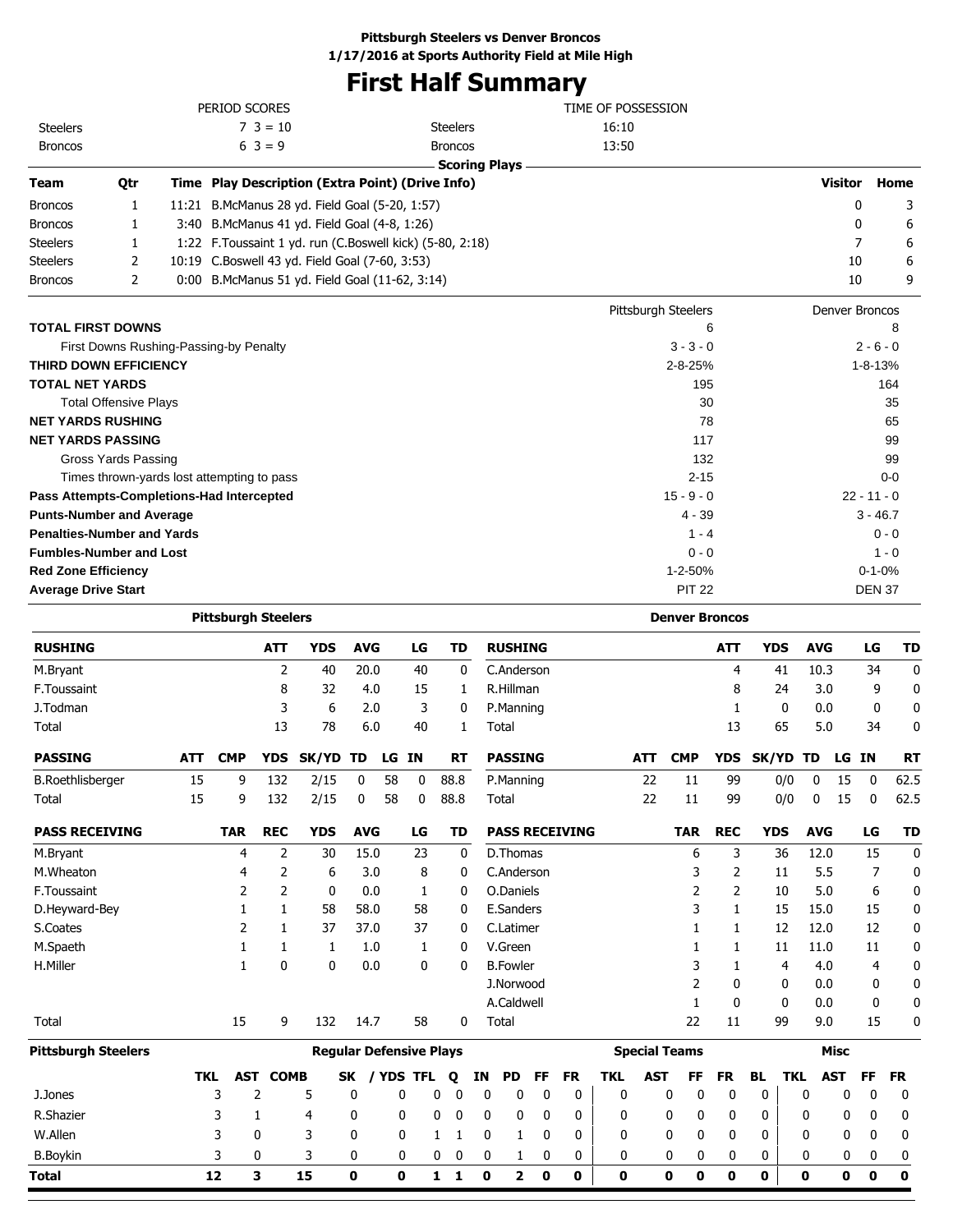### **First Half Summary**

| <b>Denver Broncos</b> |     |     |             | <b>Regular Defensive Plays</b> |            |        |    |     |     |           |     | <b>Special Teams</b> |    |           |    |     | Misc |           |           |
|-----------------------|-----|-----|-------------|--------------------------------|------------|--------|----|-----|-----|-----------|-----|----------------------|----|-----------|----|-----|------|-----------|-----------|
|                       | TKL | AST | <b>COMB</b> | <b>SK</b>                      | <b>YDS</b> | TFL QH | IN | PD. | FF. | <b>FR</b> | TKL | <b>AST</b>           | FF | <b>FR</b> | BL | TKL | AST  | <b>FF</b> | <b>FR</b> |
| D.Trevathan           |     |     |             |                                |            |        |    |     |     |           |     |                      |    |           |    |     |      |           |           |
| D.Wolfe               |     |     | 4           |                                |            |        |    |     |     |           | 0   |                      |    |           |    |     | 0    |           |           |
| <b>B.Marshall</b>     |     |     |             |                                |            |        |    |     |     |           | 0   |                      |    |           |    |     |      |           |           |
| V.Miller              |     |     |             |                                |            |        |    |     |     | 0         | 0   |                      |    |           |    |     | 0    | $\Omega$  |           |
| <b>Total</b>          |     |     |             |                                |            |        |    |     |     | 0         | 0   |                      |    |           | 0  | O   |      | o         |           |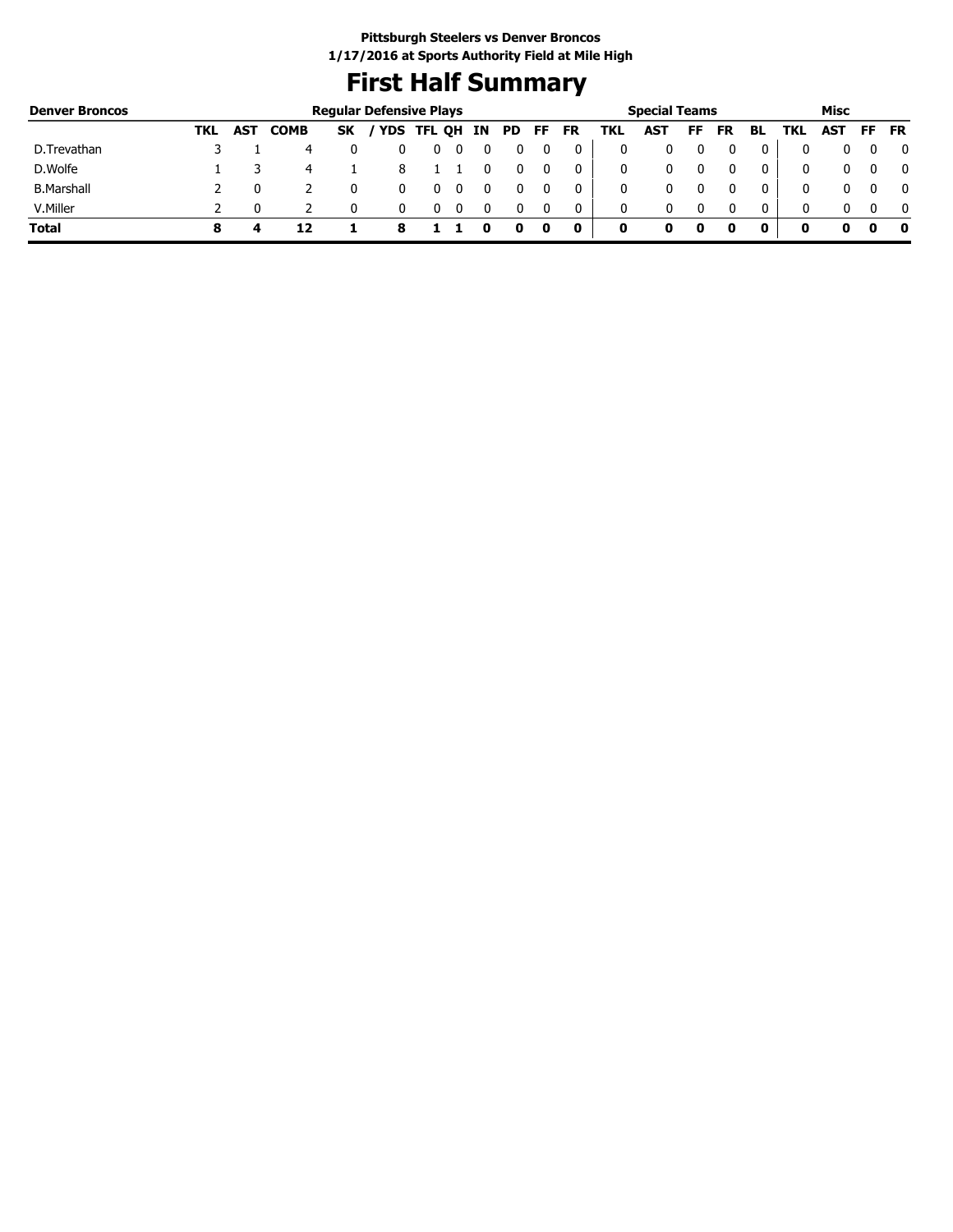### **Play By Play First Quarter** 1/17/2016

DEN wins the coin toss and elects to defer. PIT elects to Receive, and DEN elects to defend the south goal.

B.McManus kicks 65 yards from DEN 35 to end zone, Touchback.

#### **Pittsburgh Steelers at 15:00**

| $1-10-PIT20$                   | $(15:00)$ B. Roethlisberger pass incomplete deep left to M. Wheaton.                                                       |                |
|--------------------------------|----------------------------------------------------------------------------------------------------------------------------|----------------|
| 2-10-PIT 20                    | (14:55) J. Todman right end to PIT 22 for 2 yards (D. Wolfe: D. Trevathan).                                                |                |
| $3-8-PIT$ 22                   | (14:10) (Shotgun) B.Roethlisberger pass short left to M.Wheaton to PIT 20 for -2 yards (T.Ward).                           |                |
| 4-10-PIT 20                    | (13:37) J.Berry punts 52 vards to DEN 28, Center-G.Warren. O.Bolden pushed ob at PIT 30 for 42 yards (S.Thomas; T.Garvin). |                |
| <b>Denver Broncos at 13:18</b> |                                                                                                                            |                |
| $1-10-PIT30$                   | (13:18) P.Manning pass short right to D.Thomas pushed ob at PIT 19 for 11 yards (B.Boykin).                                | P <sub>1</sub> |
| 1-10-PIT 19                    | (12:52) (No Huddle, Shotgun) P.Manning pass incomplete short right to D.Thomas.                                            |                |
| 2-10-PIT 19                    | (12:47) R.Hillman right tackle to PIT 14 for 5 yards (B.Boykin).                                                           |                |
| $3-5-PIT$ 14                   | $(11:58)$ (Shotgun) P.Manning pass short left to C.Anderson pushed ob at PIT 10 for 4 yards (R.Shazier).                   |                |

#### 4-1-PIT 10 **(11:25) B.McManus 28 yard field goal is GOOD, Center-A.Brewer, Holder-B.Colquitt.**

|                              | PIT 0 DEN 3, 5 plays, 20 yards, 1:57 drive, 3:39 elapsed                                                      |  |
|------------------------------|---------------------------------------------------------------------------------------------------------------|--|
|                              | B. McManus kicks 65 yards from DEN 35 to end zone, Touchback.                                                 |  |
| Pittsburgh Steelers at 11:21 |                                                                                                               |  |
| $1-10-PIT20$                 | (11:21) (Shotgun) B.Roethlisberger pass short middle to F.Toussaint to PIT 19 for -1 yards (D.Wolfe; D.Ware). |  |
| 2-11-PIT 19                  | $(10:39)$ J.Todman left end pushed ob at PIT 22 for 3 yards (D.Stewart).                                      |  |
| $3-8-PIT$ 22                 | (10:03) (Shotgun) B.Roethlisberger pass short right to S.Coates pushed ob at DEN 41 for 37 yards (D.Stewart). |  |
| 1-10-DEN 41                  | $(9:27)$ J.Todman right guard to DEN 40 for 1 yard (D.Trevathan).                                             |  |

- 2-9-DEN 40 (8:50) (Shotgun) B.Roethlisberger pass incomplete short middle to M.Bryant.
- 3-9-DEN 40 (8:47) (Shotgun) B.Roethlisberger pass short right to M.Wheaton to DEN 32 for 8 yards (B.Marshall).
	- Timeout #1 by PIT at 08:02.
- 4-1-DEN 32 (8:02) B.Roethlisberger pass incomplete deep left to M.Wheaton (A.Talib).

#### **Denver Broncos at 7:56**

- 1-10-DEN 32 (7:56) P.Manning pass short middle to O.Daniels to DEN 36 for 4 yards (W.Allen).
- 2-6-DEN 36 (7:23) (No Huddle, Shotgun) R.Hillman right guard to DEN 40 for 4 yards (J.Harrison).
	- 3-2-DEN 40 (6:39) (Shotgun) Direct snap to R.Hillman. R.Hillman up the middle to DEN 40 for no gain (J.Harrison).
	- (6:13) B.Colquitt punts 57 yards to PIT 3, Center-A.Brewer, downed by DEN-K.Webster. DEN-O.Bolden was injured during the play. His return is Questionable. 4-2-DEN 40

#### **Pittsburgh Steelers at 6:04**

| $1-10-PIT3$ |  |  | (6:04) F. Toussaint up the middle to PIT 8 for 5 yards (D. Wolfe; M. Jackson). |
|-------------|--|--|--------------------------------------------------------------------------------|
|-------------|--|--|--------------------------------------------------------------------------------|

- 2-5-PIT 8 (5:21) B.Roethlisberger pass incomplete short right to M.Bryant.
- 3-5-PIT 8 *(5:17) (Shotgun) PENALTY on PIT-A.Villanueva, False Start, 4 yards, enforced at PIT 8 No Play.*
- 3-9-PIT 4 (5:17) (Shotgun) B.Roethlisberger pass incomplete deep middle to S.Coates (J.Bush).
- 4-9-PIT 4 (5:12) J.Berry punts 27 yards to PIT 31, Center-G.Warren, out of bounds.

#### **Denver Broncos at 5:06**

1-10-PIT 31 (5:06) R.Hillman left tackle to PIT 22 for 9 yards (W.Allen).

- 2-1-PIT 22 (4:21) R.Hillman right tackle to PIT 23 for -1 yards (S.Tuitt).
	- 3-2-PIT 23 (3:48) (Shotgun) P.Manning pass incomplete short left to J.Norwood (B.Boykin).
	- 4-2-PIT 23 **(3:45) B.McManus 41 yard field goal is GOOD, Center-A.Brewer, Holder-B.Colquitt.**

#### **PIT 0 DEN 6, 4 plays, 8 yards, 1:26 drive, 11:20 elapsed**

B.McManus kicks 65 yards from DEN 35 to end zone, Touchback.

| 1-10-PIT 20 | $(3:40)$ F. Toussaint right guard to PIT 21 for 1 yard (V. Walker; S. Barrett).                       |                |
|-------------|-------------------------------------------------------------------------------------------------------|----------------|
| 2-9-PIT 21  | (3.17) (No Huddle) B.Roethlisberger pass deep right to M.Bryant to PIT 44 for 23 yards (D.Trevathan). | P <sub>2</sub> |
| 1-10-PIT 44 | (2:37) M.Bryant left end to DEN 16 for 40 yards (M.Jackson). Reverse play.                            | R <sub>3</sub> |
| 1-10-DEN 16 | (2:02) F. Toussaint left tackle to DEN 1 for 15 yards (B. Roby).                                      | R <sub>4</sub> |
| 1-1-DEN 1   | (1:26) F.Toussaint right guard for 1 yard, TOUCHDOWN.                                                 | <b>R5</b>      |
|             | C.Boswell extra point is GOOD, Center-G.Warren, Holder-J.Berry.                                       |                |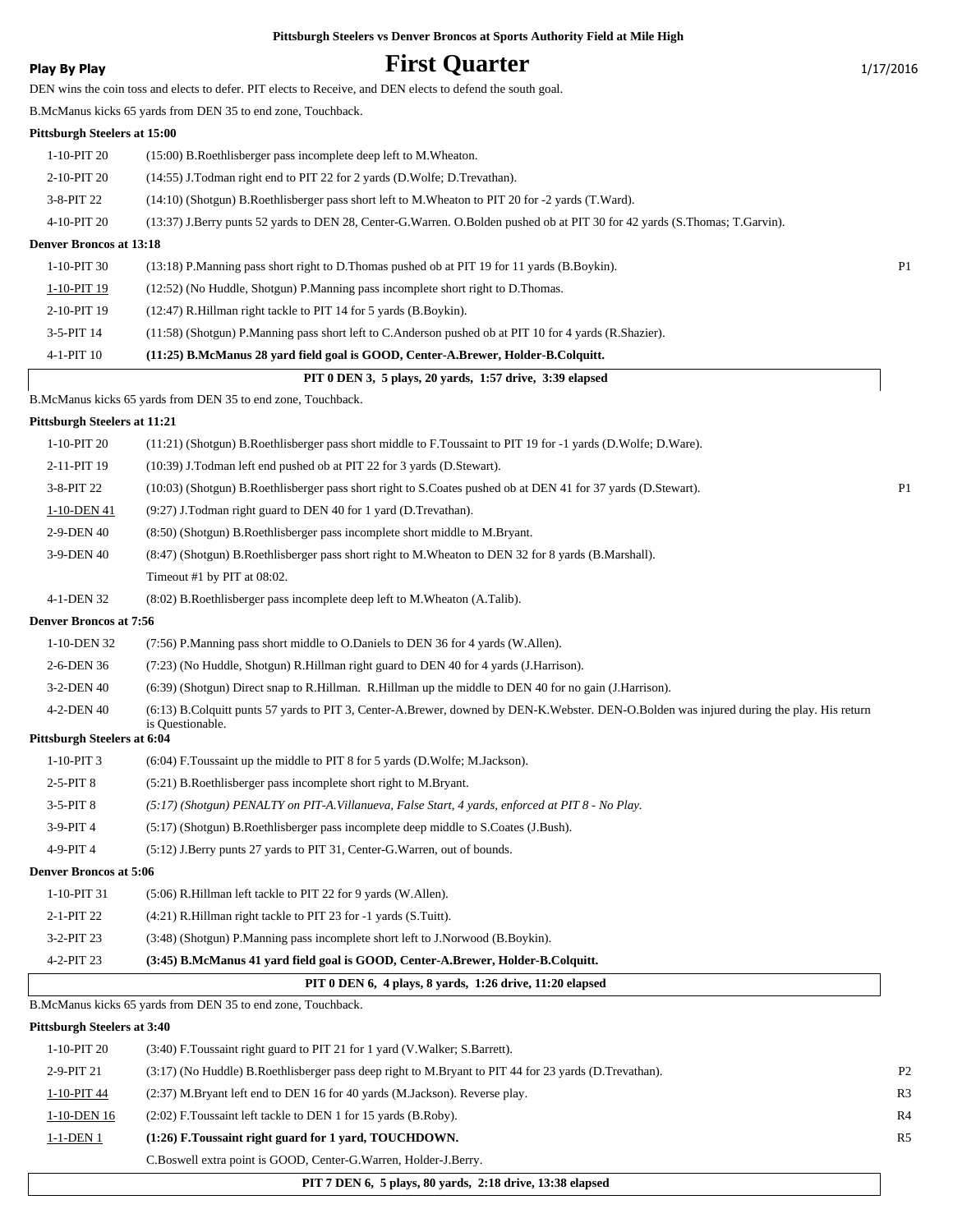C.Boswell kicks 65 yards from PIT 35 to end zone, Touchback.

#### **Denver Broncos at 1:22**

| 1-10-DEN 20                | (1:22) (Shotgun) P.Manning pass incomplete short middle to A.Caldwell (W.Allen).                        |      |   |                    |  |   |                |                     |                |                |
|----------------------------|---------------------------------------------------------------------------------------------------------|------|---|--------------------|--|---|----------------|---------------------|----------------|----------------|
| 2-10-DEN 20                | (1:18) (Shotgun) P.Manning pass short left to V.Green to DEN 31 for 11 yards (M.Mitchell; L.Timmons).   |      |   |                    |  |   |                |                     | P <sub>2</sub> |                |
| 1-10-DEN 31                | (:48) (Shotgun) P. Manning pass short right to D. Thomas to DEN 46 for 15 yards (R. Shazier).           |      |   |                    |  |   | P <sub>3</sub> |                     |                |                |
| 1-10-DEN 46                | (:14) (No Huddle, Shotgun) P.Manning pass short middle to C.Latimer to PIT 42 for 12 yards (L.Timmons). |      |   |                    |  |   |                |                     |                | P <sub>4</sub> |
| <b>END OF OUARTER</b>      |                                                                                                         | Time |   | <b>First Downs</b> |  |   |                | <b>Efficiencies</b> |                |                |
|                            | <b>Score</b>                                                                                            | Poss | R | D                  |  |   | 3 Down         | 4 Down              |                |                |
| <b>Pittsburgh Steelers</b> |                                                                                                         | 8:23 |   |                    |  | 5 | 1/4            | 0/1                 |                |                |

**Denver Broncos 6 6:37 0 4 0 4 0/3 0/0**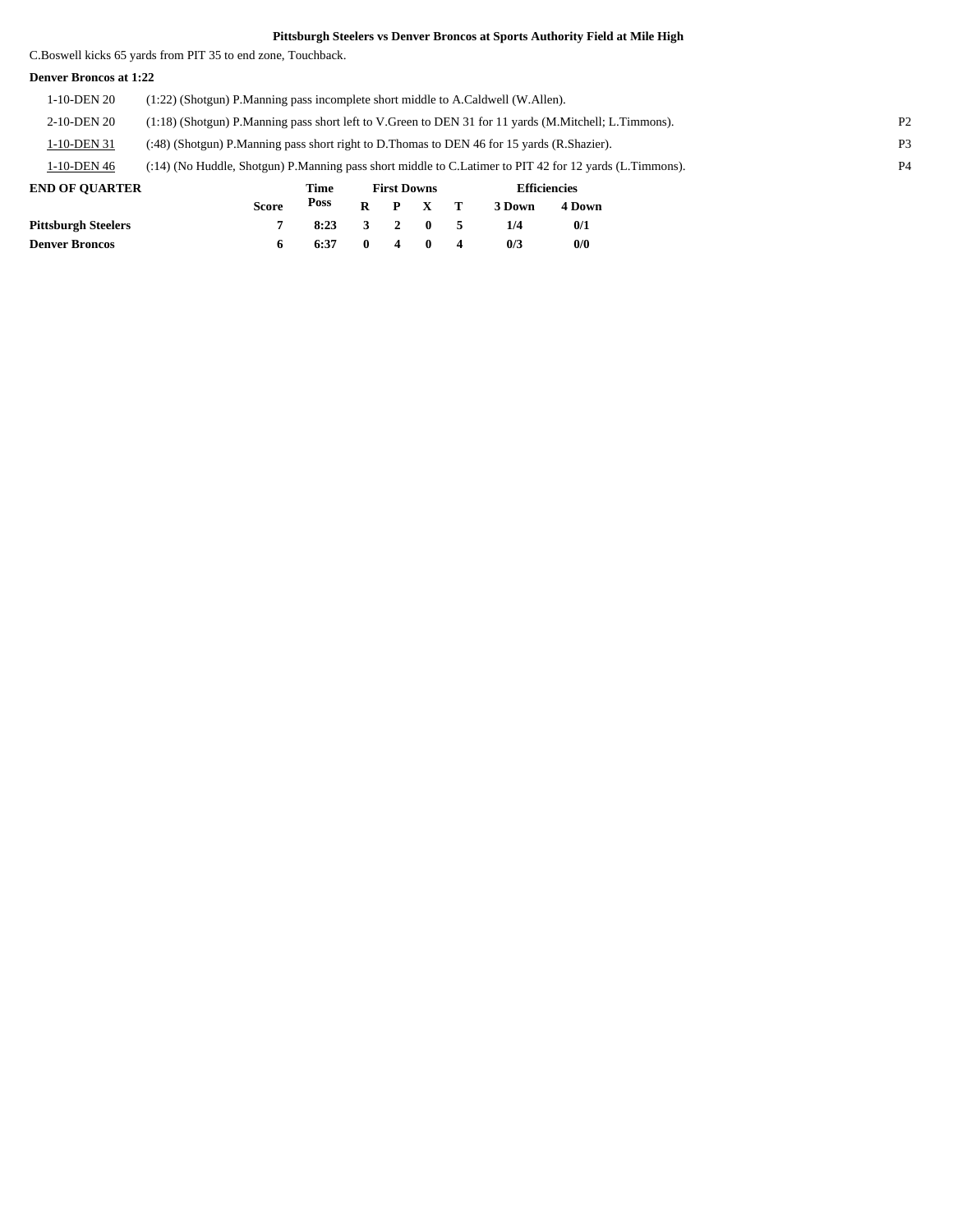Denver Broncos continued.

### **Play By Play Play Play Second Quarter** 1/17/2016

| 1-10-PIT 42                  | (15:00) P.Manning pass incomplete deep middle to D.Thomas.                                                          |                |
|------------------------------|---------------------------------------------------------------------------------------------------------------------|----------------|
| 2-10-PIT 42                  | (14:55) C. Anderson right tackle to PIT 43 for -1 yards (J. Harrison).                                              |                |
| 3-11-PIT 43                  | (14:24) (No Huddle, Shotgun) P. Manning pass incomplete short middle to E. Sanders.                                 |                |
| 4-11-PIT 43                  | (14:20) B.Colquitt punts 35 yards to PIT 8, Center-A.Brewer. M.Wheaton pushed ob at PIT 15 for 7 yards (D.Stewart). |                |
| Pittsburgh Steelers at 14:12 |                                                                                                                     |                |
| $1-10-PIT$ 15                | $(14:12)$ F. Toussaint right guard to PIT 19 for 4 yards $(A.Talib)$ .                                              |                |
| 2-6-PIT 19                   | (13:36) F. Toussaint up the middle to PIT 20 for 1 yard (V. Miller).                                                |                |
| $3-5-PIT20$                  | (12:52) (Shotgun) B.Roethlisberger pass deep left to D.Heyward-Bey to DEN 22 for 58 yards (B.Roby).                 | P <sub>6</sub> |
| 1-10-DEN 22                  | (12:01) F. Toussaint right tackle to DEN 18 for 4 yards (A.Smith).                                                  |                |
| 2-6-DEN 18                   | (11:15) (Shotgun) B.Roethlisberger sacked at DEN 25 for -7 yards (A.Smith).                                         |                |
| $2.12 \times 10^{-1}$        | $(10.01 \times 01 \times 10.00)$ and $(11.1 \times 10^{-10})$                                                       |                |

3-13-DEN 25 (10:31) (Shotgun) B.Roethlisberger pass incomplete short middle to H.Miller.

#### 4-13-DEN 25 **(10:24) C.Boswell 43 yard field goal is GOOD, Center-G.Warren, Holder-J.Berry.**

| PIT 10 DEN 6, 7 plays, 60 yards, 3:53 drive, 4:41 elapsed |  |  |
|-----------------------------------------------------------|--|--|
|                                                           |  |  |

C.Boswell kicks 65 yards from PIT 35 to end zone, Touchback.

#### **Denver Broncos at 10:19**

| 1-10-DEN 20                        | (10:19) R.Hillman right tackle to DEN 25 for 5 yards (J.Jones).                                                     |                |
|------------------------------------|---------------------------------------------------------------------------------------------------------------------|----------------|
| 2-5-DEN 25                         | (9:41) (No Huddle) R.Hillman right guard to DEN 26 for 1 yard (S.Tuitt; J.Jones).                                   |                |
| 3-4-DEN 26                         | (8:59) (Shotgun) P.Manning pass incomplete short middle to C.Anderson.                                              |                |
| 4-4-DEN 26                         | (8.55) B.Colquitt punts 48 yards to PIT 26, Center-A.Brewer. M.Wheaton pushed ob at PIT 38 for 12 yards (A.Brewer). |                |
| <b>Pittsburgh Steelers at 8:44</b> |                                                                                                                     |                |
| 1-10-PIT 38                        | (8.44) B. Roethlisberger pass short right to M. Spaeth to PIT 39 for 1 yard (V. Miller).                            |                |
| 2-9-PIT 39                         | (8:09) (No Huddle) F. Toussaint right tackle to PIT 40 for 1 yard (D. Trevathan).                                   |                |
| 3-8-PIT 40                         | (7:29) (Shotgun) B.Roethlisberger sacked at PIT 32 for -8 yards (D.Wolfe).                                          |                |
| 4-16-PIT 32                        | (6:54) J.Berry punts 27 yards to DEN 41, Center-G.Warren, out of bounds.                                            |                |
| <b>Denver Broncos at 6:48</b>      |                                                                                                                     |                |
| 1-10-DEN 41                        | (6:48) (Shotgun) P.Manning pass short middle to E.Sanders to PIT 44 for 15 yards (W.Gay).                           | P <sub>5</sub> |
| 1-10-PIT 44                        | (6:11) P.Manning pass incomplete deep right to B.Fowler.                                                            |                |
| 2-10-PIT 44                        | (6:05) (Shotgun) P.Manning pass incomplete short left to B.Fowler.                                                  |                |
|                                    | Timeout #1 by DEN at 05:59.                                                                                         |                |
| 3-10-PIT 44                        | (5:59) (Shotgun) P.Manning pass short left to C.Anderson to PIT 37 for 7 yards (W.Gay) [S.Tuitt].                   |                |
| 4-3-PIT 37                         | (5:16) (Shotgun) P.Manning pass incomplete short middle to E.Sanders (M.Mitchell).                                  |                |
| <b>Pittsburgh Steelers at 5:12</b> |                                                                                                                     |                |
| 1-10-PIT 37                        | (5.12) B.Roethlisberger pass short right to F.Toussaint to PIT 38 for 1 yard (B.Marshall).                          |                |
| 2-9-PIT 38                         | (4:30) (Shotgun) B.Roethlisberger pass short right to M.Bryant to PIT 45 for 7 yards (A.Talib).                     |                |
| 3-2-PIT 45                         | (3:46) (Shotgun) M.Bryant left end pushed ob at PIT 45 for no gain (T.Ward). Reverse Play.                          |                |
| 4-2-PIT 45                         | (3:21) J.Berry punts 50 yards to DEN 5, Center-G.Warren, out of bounds.                                             |                |
| <b>Denver Broncos at 3:14</b>      |                                                                                                                     |                |
| 1-10-DEN 5                         | (3:14) C. Anderson up the middle to DEN 6 for 1 yard (S. Tuitt; R. Shazier).                                        |                |
| 2-9-DEN 6                          | (2:33) C.Anderson left guard to DEN 40 for 34 yards (J.Jones).                                                      | R <sub>6</sub> |
| 1-10-DEN 40                        | (2:02) (No Huddle) R. Hillman left tackle to DEN 41 for 1 yard (R. Shazier).                                        |                |
| Two-Minute Warning                 |                                                                                                                     |                |
| 2-9-DEN 41                         | (1:56) (Shotgun) P.Manning pass short middle to O.Daniels to DEN 47 for 6 yards (L.Timmons).                        |                |
| 3-3-DEN 47                         | (1:17) (Shotgun) P.Manning pass short left to D.Thomas to PIT 43 for 10 yards (W.Gay; J.Jones).                     | P7             |
| 1-10-PIT 43                        | (:53) (No Huddle, Shotgun) P.Manning pass short right to B.Fowler to PIT 39 for 4 yards (B.Boykin).                 |                |
|                                    | Timeout #2 by DEN at 00:47.                                                                                         |                |
| 2-6-PIT 39                         | (:47) (Shotgun) C.Anderson up the middle to PIT 32 for 7 yards (J.Jones).                                           | R8             |
| 1-10-PIT 32                        | (:22) (No Huddle, Shotgun) P.Manning pass incomplete deep left to D.Thomas.                                         |                |
| 2-10-PIT 32                        | (:16) (Shotgun) P.Manning pass incomplete short right to J.Norwood [W.Allen].                                       |                |
| 3-10-PIT 32                        | (:12) P.Manning FUMBLES (Aborted) at PIT 32, and recovers at PIT 33. P.Manning to PIT 33 for no gain (W.Allen).     |                |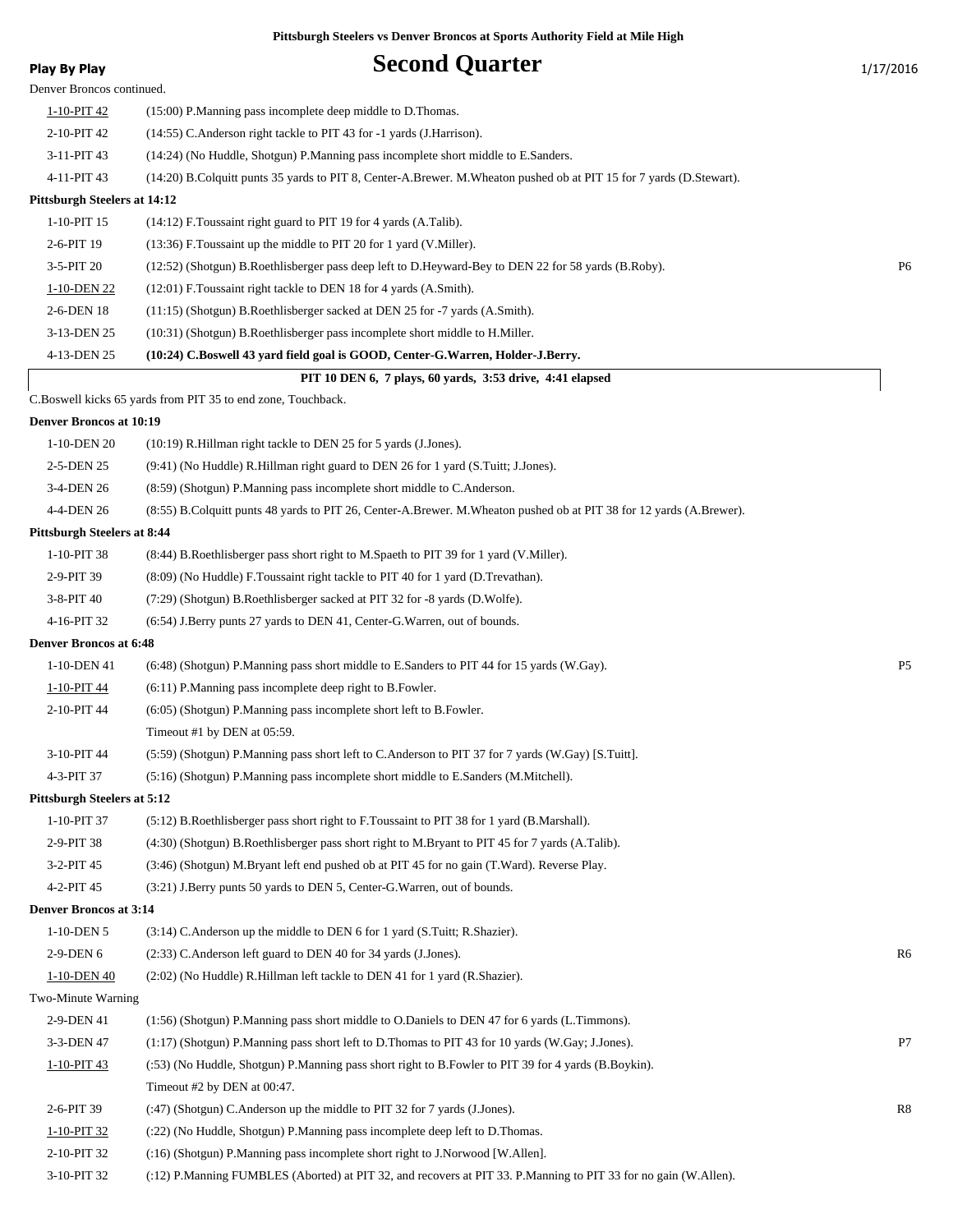Timeout #3 by DEN at 00:05.

| 4-11-PIT 33 | (:05) B.McManus 51 yard field goal is GOOD, Center-A.Brewer, Holder-B.Colquitt. |  |  |
|-------------|---------------------------------------------------------------------------------|--|--|
|             |                                                                                 |  |  |

| PIT 10 DEN 9, 11 plays, 62 yards, 3:14 drive, 15:00 elapsed |       |                    |                                            |  |                 |              |        |        |
|-------------------------------------------------------------|-------|--------------------|--------------------------------------------|--|-----------------|--------------|--------|--------|
| <b>END OF OUARTER</b>                                       | Time  | <b>First Downs</b> |                                            |  |                 | Efficiencies |        |        |
|                                                             | Score | Poss               |                                            |  | $R$ $P$ $X$ $T$ |              | 3 Down | 4 Down |
| <b>Pittsburgh Steelers</b>                                  | 10    | 7:47               | $\begin{array}{ccc} & & 0 & 1 \end{array}$ |  | $\mathbf{0}$    |              | 1/4    | 0/0    |
| <b>Denver Broncos</b>                                       |       | 7:13 2 2 0 4       |                                            |  |                 |              | 1/5    | 0/1    |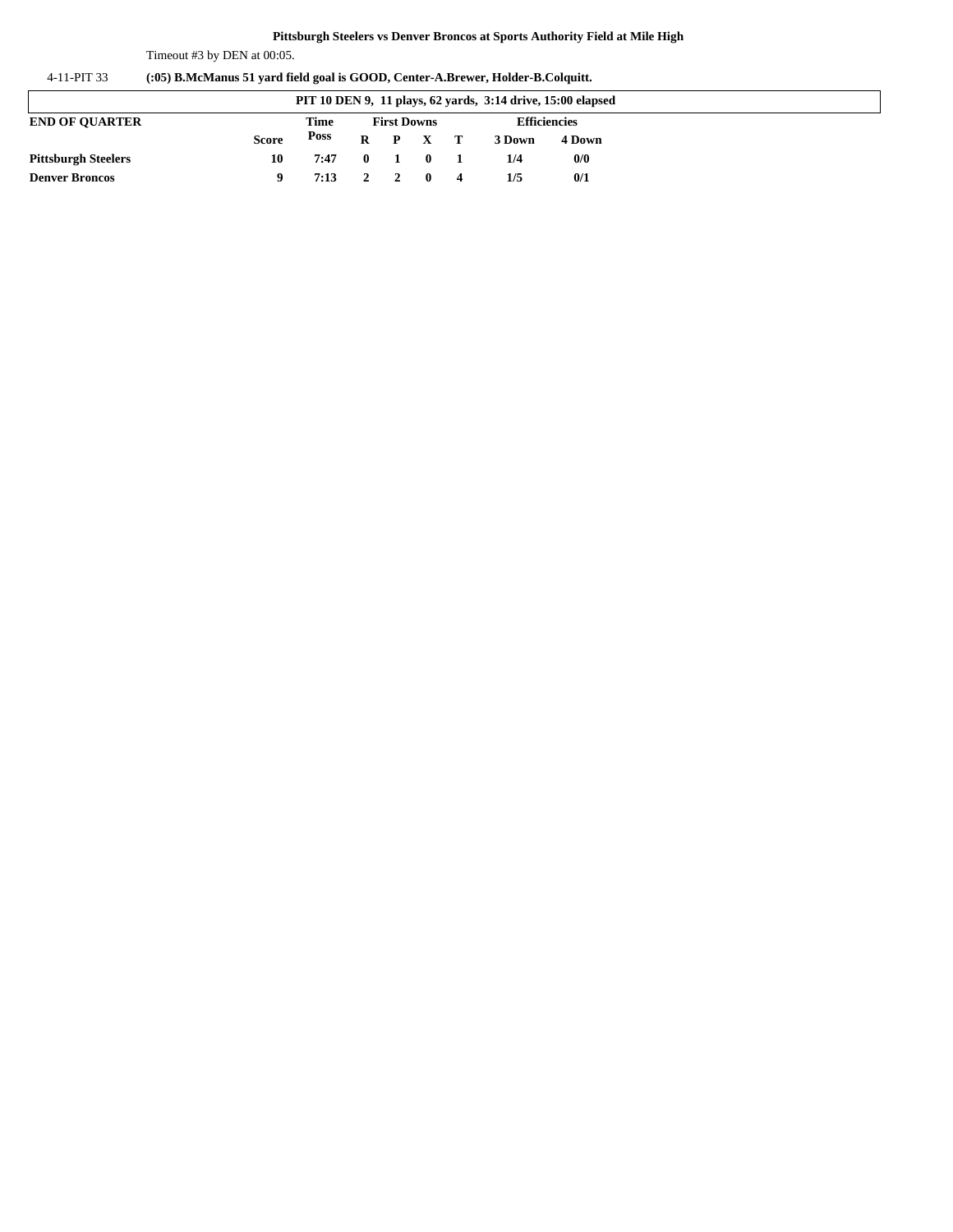### **Play By Play Play Play Play Play By Play Play By Play 1/17/2016**

DEN elects to Receive, and PIT elects to defend the North goal.

C.Boswell kicks 65 yards from PIT 35 to end zone, Touchback.

#### **Denver Broncos at 15:00**

| 1-10-DEN 20                  | (15:00) C. Anderson right guard to DEN 22 for 2 yards (J. Harrison).                                             |    |
|------------------------------|------------------------------------------------------------------------------------------------------------------|----|
| 2-8-DEN 22                   | (14:24) (No Huddle) C. Anderson right tackle to DEN 23 for 1 yard (B. Dupree).                                   |    |
| 3-7-DEN 23                   | (13:42) (No Huddle, Shotgun) P. Manning pass incomplete short left to D. Thomas.                                 |    |
|                              | PENALTY on PIT-W.Gay, Defensive Pass Interference, 9 yards, enforced at DEN 23 - No Play.                        | X9 |
| 1-10-DEN 32                  | (13:37) (No Huddle, Shotgun) R.Hillman right guard to DEN 33 for 1 yard (L.Timmons).                             |    |
| 2-9-DEN 33                   | (13:15) (No Huddle, Shotgun) P.Manning pass short right to V.Green to DEN 36 for 3 yards (W.Allen).              |    |
| 3-6-DEN 36                   | (12:27) (No Huddle, Shotgun) P.Manning pass short left to A.Caldwell to DEN 35 for -1 yards (W.Gay).             |    |
| 4-7-DEN 35                   | (12:00) B.Colquitt punts 45 yards to PIT 20, Center-A.Brewer. M.Wheaton to PIT 21 for 1 yard (K.Webster).        |    |
| Pittsburgh Steelers at 11:51 |                                                                                                                  |    |
| 1-10-PIT 21                  | (11:51) (Shotgun) B.Roethlisberger pass incomplete short left to M.Bryant.                                       |    |
| 2-10-PIT 21                  | (11:48) (No Huddle, Shotgun) B.Roethlisberger pass short left to M.Bryant to DEN 27 for 52 yards (T.Ward).       | P7 |
| 1-10-DEN 27                  | (10:59) (Shotgun) B.Roethlisberger pass incomplete short middle to H.Miller (B.Marshall).                        |    |
| 2-10-DEN 27                  | (10:55) (Shotgun) B.Roethlisberger pass short right to M.Bryant ran ob at DEN 15 for 12 yards.                   | P8 |
| 1-10-DEN 15                  | (10:29) (Shotgun) B.Roethlisberger pass incomplete short left to M.Bryant (C.Harris).                            |    |
| 2-10-DEN 15                  | (10:26) (No Huddle, Shotgun) B.Roethlisberger pass short middle to H.Miller to DEN 10 for 5 yards (D.Trevathan). |    |
| 3-5-DEN 10                   | (9:40) (No Huddle, Shotgun) B.Roethlisberger pass incomplete short right to M.Bryant (A.Talib).                  |    |
| 4-5-DEN 10                   | (9:36) C.Boswell 28 yard field goal is GOOD, Center-G.Warren, Holder-J.Berry.                                    |    |

| PIT 13 DEN 9, 8 plays, 69 yards, 2:19 drive, 5:28 elapsed     |  |
|---------------------------------------------------------------|--|
| C. Boswell kicks 65 yards from PIT 35 to end zone, Touchback. |  |

| Denver Broncos at 9:32 |  |
|------------------------|--|

| <b>Denver Broncos at 9:32</b>      |                                                                                                                                      |                 |
|------------------------------------|--------------------------------------------------------------------------------------------------------------------------------------|-----------------|
| 1-10-DEN 20                        | (9:32) P.Manning pass deep right to E.Sanders pushed ob at DEN 39 for 19 yards (A.Blake).                                            | P <sub>10</sub> |
| 1-10-DEN 39                        | (8:54) P.Manning pass incomplete short left to O.Daniels (J.Jones).                                                                  |                 |
| 2-10-DEN 39                        | (8:49) R.Hillman right tackle to DEN 38 for -1 yards (J.Harrison).                                                                   |                 |
| 3-11-DEN 38                        | (8:12) (Shotgun) P.Manning pass incomplete deep left to D.Thomas.                                                                    |                 |
| 4-11-DEN 38                        | (8:07) B Colquitt punts 51 vards to PIT 11, Center-A Brewer. M. Wheaton MUFFS catch, touched at PIT 11, ball out of bounds at PIT 6. |                 |
| <b>Pittsburgh Steelers at 7:55</b> |                                                                                                                                      |                 |
| 1-10-PIT 6                         | (7:55) F. Toussaint right tackle to PIT 5 for -1 yards (D. Trevathan).                                                               |                 |
| 2-11-PIT 5                         | $(7:14)$ F. Toussaint up the middle to PIT 5 for no gain (V. Walker).                                                                |                 |
| 3-11-PIT 5                         | (6:32) (Shotgun) J.Todman up the middle to PIT 10 for 5 yards (B.Marshall; D.Stewart).                                               |                 |
| 4-6-PIT 10                         | (6:00) J.Berry punts 43 yards to DEN 47, Center-G.Warren, fair catch by J.Norwood.                                                   |                 |
| <b>Denver Broncos at 5:53</b>      |                                                                                                                                      |                 |
| 1-10-DEN 47                        | (5.53) (Shotgun) P. Manning pass short left to E. Sanders to PIT 43 for 10 yards (W. Gay).                                           | P11             |
| 1-10-PIT 43                        | (5:29) (No Huddle, Shotgun) P.Manning pass short middle to J.Norwood to PIT 33 for 10 yards (R.Shazier).                             | P <sub>12</sub> |
| 1-10-PIT 33                        | (5:05) (No Huddle) C.Anderson left guard to PIT 22 for 11 yards (W.Allen, M.Mitchell).                                               | R13             |
| 1-10-PIT 22                        | $(4:23)$ (Shotgun) P.Manning sacked at PIT 29 for -7 yards (J.Harrison).                                                             |                 |
| 2-17-PIT 29                        | (3:40) (Shotgun) P.Manning pass short right to C.Latimer to PIT 23 for 6 yards (B.Boykin).                                           |                 |
|                                    | Timeout #1 by DEN at 02:54.                                                                                                          |                 |
| 3-11-PIT 23                        | (2:54) (Shotgun) P.Manning pass incomplete deep right to J.Norwood.                                                                  |                 |
| 4-11-PIT 23                        | (2:50) B.McManus 41 yard field goal is GOOD, Center-A.Brewer, Holder-B.Colquitt.                                                     |                 |
|                                    | PIT 13 DEN 12, 7 plays, 30 vards, 3:08 drive, 12:15 elapsed                                                                          |                 |
|                                    | $\mathbf{r}$ $\mathbf{r}$ $\mathbf{r}$ $\mathbf{r}$<br>$-11$                                                                         |                 |

B.McManus kicks 65 yards from DEN 35 to end zone, Touchback.

#### **Pittsburgh Steelers at 2:45**

| 1-10-PIT 20  | (2.45) (Shotgun) B.Roethlisberger pass short middle to S.Coates pushed ob at PIT 44 for 24 yards (C.Harris). | P <sub>9</sub> |
|--------------|--------------------------------------------------------------------------------------------------------------|----------------|
| 1-10-PIT 44  | (2.11) (No Huddle, Shotgun) B.Roethlisberger pass short middle to M.Wheaton to 50 for 6 yards (C.Harris).    |                |
| $2 - 4 - 50$ | (1:30) (Shotgun) B.Roethlisberger pass incomplete deep left to S.Coates.                                     |                |
|              | PENALTY on DEN-B.Roby, Defensive Pass Interference, 12 yards, enforced at 50 - No Play.                      | X10            |
| 1-10-DEN 38  | $(1:25)$ (Shotgun) B.Roethlisberger pass short middle to M.Wheaton to DEN 33 for 5 yards (D.Trevathan).      |                |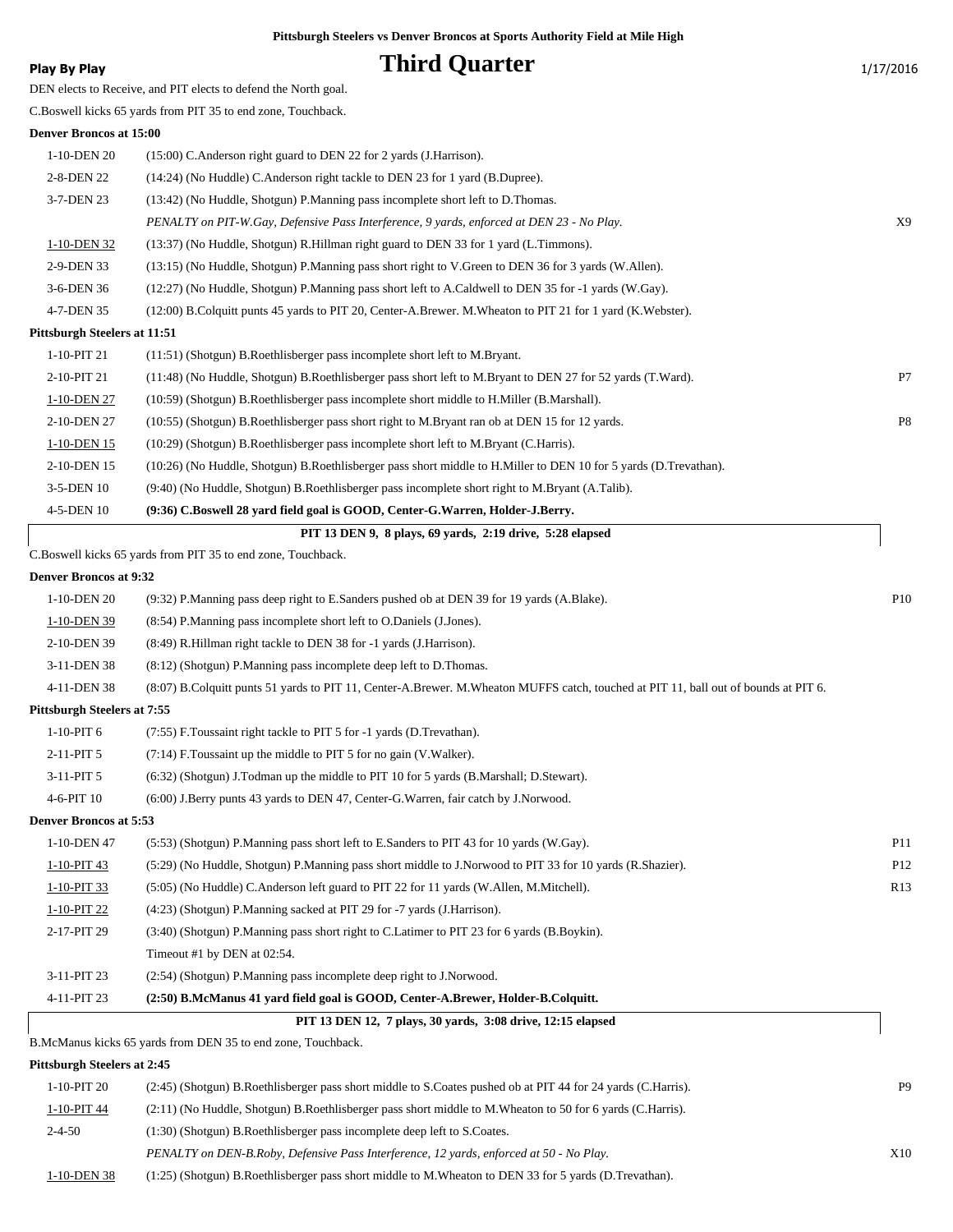2-5-DEN 33 (:54) (No Huddle, Shotgun) F.Toussaint left tackle to DEN 24 for 9 yards (D.Trevathan). R11 1-10-DEN 24 (:14) (No Huddle, Shotgun) B.Roethlisberger sacked at DEN 31 for -7 yards (A.Smith).

*PENALTY on PIT-M.Gilbert, Face Mask (15 Yards), 15 yards, enforced at DEN 24 - No Play.*

| <b>END OF OUARTER</b>      |              | Time | <b>First Downs</b> |                     | <b>Efficiencies</b> |        |  |  |
|----------------------------|--------------|------|--------------------|---------------------|---------------------|--------|--|--|
|                            | <b>Score</b> | Poss |                    | $R$ $P$ $X$ $T$     | 3 Down              | 4 Down |  |  |
| <b>Pittsburgh Steelers</b> | 13           | 7:06 |                    | 1 3 1 5             | 0/2                 | 0/0    |  |  |
| <b>Denver Broncos</b>      |              | 7:54 |                    | $1 \quad 3 \quad 1$ | 0/3                 | 0/0    |  |  |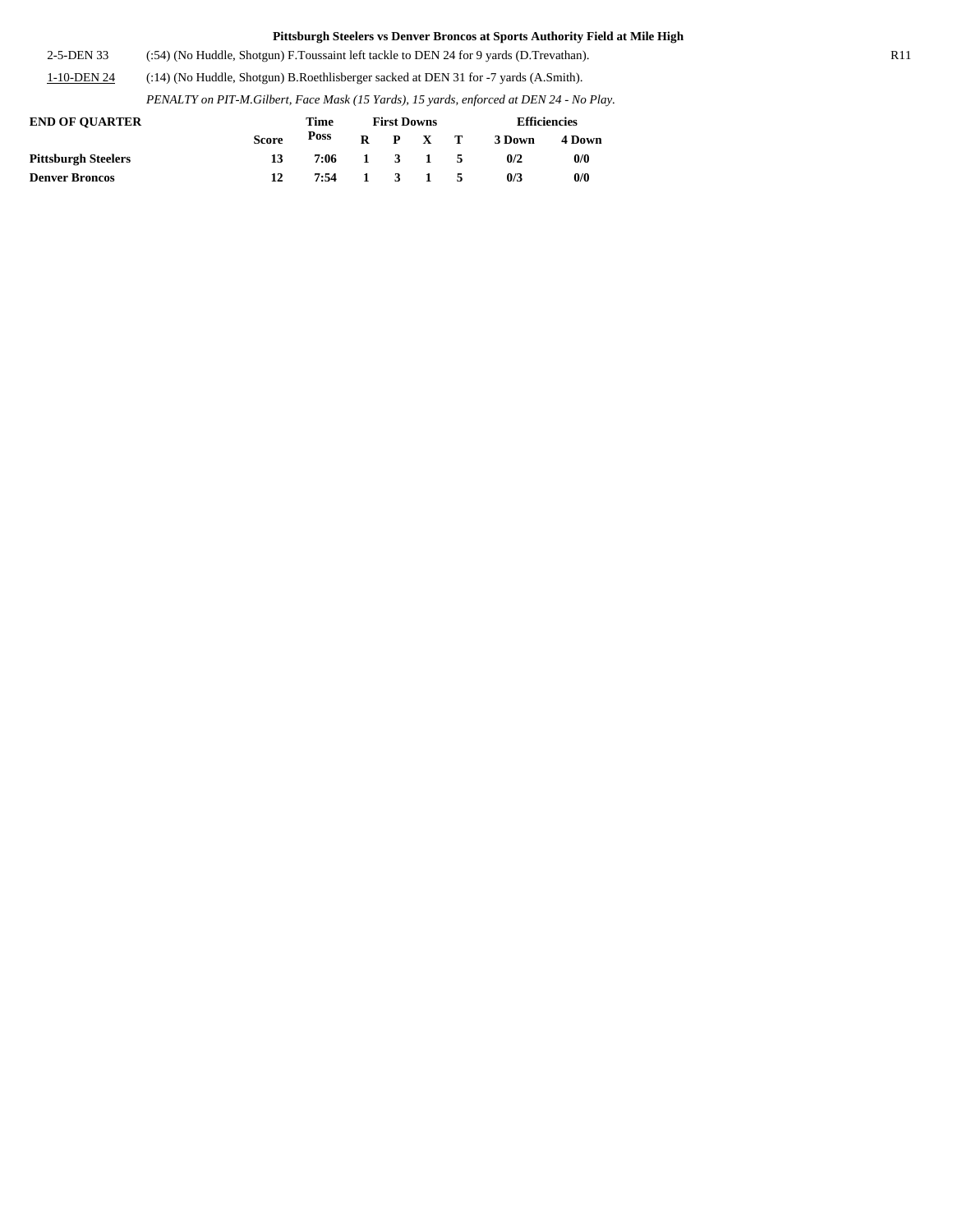**Play By Play Play Play Play Fourth Quarter** 1/17/2016 Pittsburgh Steelers continued. 1-25-DEN 39 (15:00) (Shotgun) J.Todman right tackle to DEN 44 for -5 yards (D.Ware). 2-30-DEN 44 (14:23) (No Huddle, Shotgun) B.Roethlisberger pass incomplete short middle to M.Wheaton. 3-30-DEN 44 (14:18) (No Huddle, Shotgun) B.Roethlisberger pass short middle to M.Bryant pushed ob at DEN 34 for 10 yards (A.Talib). 4-20-DEN 34 *(13:25) (Punt formation) PENALTY on PIT-J.Berry, Delay of Game, 5 yards, enforced at DEN 34 - No Play.* 4-25-DEN 39 (13:21) J.Berry punts 39 yards to end zone, Center-G.Warren, Touchback. **Denver Broncos at 13:15** 1-10-DEN 20 (13:15) P.Manning pass short left to E.Sanders pushed ob at PIT 46 for 34 yards (W.Gay). P14 1-10-PIT 46 (12:53) (Shotgun) P.Manning pass incomplete short right to R.Hillman. Timeout #2 by DEN at 12:48. 2-10-PIT 46 (12:48) (Shotgun) R.Hillman left tackle to 50 for -4 yards (W.Allen). 3-14-50 (12:11) (No Huddle, Shotgun) P.Manning pass short middle to D.Thomas to PIT 46 for 4 yards (S.Tuitt). 4-10-PIT 46 (11:41) B.Colquitt punts 39 yards to PIT 7, Center-A.Brewer. M.Wheaton MUFFS catch, recovered by PIT-R.Cockrell at PIT 0. Touchback. *PENALTY on DEN-K.Webster, Illegal Motion, 5 yards, enforced at PIT 20.* **Pittsburgh Steelers at 11:33** 1-10-PIT 25 (11:33) (Shotgun) B.Roethlisberger pass short middle to J.James to PIT 47 for 22 yards (A.Talib). P12 *Penalty on DEN-B.Marshall, Illegal Contact, declined.* 1-10-PIT 47 (11:11) (No Huddle, Shotgun) B.Roethlisberger pass short middle to M.Wheaton to DEN 40 for 13 yards (C.Harris). P13 1-10-DEN 40 (10:32) (No Huddle, Shotgun) B.Roethlisberger pass short left to D.Heyward-Bey to DEN 34 for 6 yards (D.Trevathan). (10:00) (No Huddle, Shotgun) F.Toussaint left tackle to DEN 31 for 3 yards (B.Roby). FUMBLES (B.Roby), RECOVERED by DEN-D.Ware at DEN 35. D.Ware to DEN 35 for no gain (C.Wallace). 2-4-DEN 34 **Denver Broncos at 9:52** 1-10-DEN 35 (9:52) C.Anderson left guard to DEN 37 for 2 yards (L.Timmons). 2-8-DEN 37 (9:19) (No Huddle, Shotgun) C.Anderson right tackle pushed ob at PIT 35 for 28 yards (W.Gay). *PENALTY on DEN-M.Schofield, Offensive Holding, 10 yards, enforced at DEN 43.* 2-12-DEN 33 (8:44) (Shotgun) P.Manning pass incomplete deep middle to E.Sanders (W.Gay). 3-12-DEN 33 (8:37) (Shotgun) P.Manning pass deep middle to B.Fowler to PIT 36 for 31 yards (R.Golden; J.Harrison). P15 1-10-PIT 36 (8:03) R.Hillman right tackle to PIT 33 for 3 yards (S.McLendon). 2-7-PIT 33 *(7:31) (No Huddle) PENALTY on PIT-J.Harrison, Neutral Zone Infraction, 5 yards, enforced at PIT 33 - No Play.* 2-2-PIT 28 (7:13) R.Hillman left tackle to PIT 25 for 3 yards (S.McLendon). R16 1-10-PIT 25 (6:44) (No Huddle, Shotgun) C.Anderson right end to PIT 21 for 4 yards (L.Timmons). 2-6-PIT 21 (6:00) (No Huddle) P.Manning pass short left to E.Sanders pushed ob at PIT 14 for 7 yards (R.Cockrell). P17 1-10-PIT 14 (5:27) R.Hillman right tackle to PIT 9 for 5 yards (W.Gay). 2-5-PIT 9 (4:50) R.Hillman left guard to PIT 2 for 7 yards (M.Mitchell; B.Dupree). R18 1-2-PIT 2 (4:08) R.Hillman right guard to PIT 2 for no gain (R.Shazier). 2-2-PIT 2 (3:25) C.Anderson up the middle to PIT 1 for 1 yard (M.Mitchell). 3-1-PIT 1 **(3:04) (No Huddle) C.Anderson up the middle for 1 yard, TOUCHDOWN.** R19 Timeout #3 by DEN at 03:00. TWO-POINT CONVERSION ATTEMPT. P.Manning pass to D.Thomas is complete. ATTEMPT SUCCEEDS.  **PIT 13 DEN 20, 13 plays, 65 yards, 1 penalty, 6:52 drive, 12:00 elapsed** B.McManus kicks 65 yards from DEN 35 to end zone, Touchback. **Pittsburgh Steelers at 3:00** 1-10-PIT 20 (3:00) (Shotgun) B.Roethlisberger pass deep left to M.Bryant to PIT 38 for 18 yards (D.Stewart). P14 1-10-PIT 38 (2:28) (No Huddle, Shotgun) B.Roethlisberger pass short right to M.Bryant to PIT 41 for 3 yards (C.Harris). Timeout #1 by PIT at 02:22. 2-7-PIT 41 (2:22) (Shotgun) B.Roethlisberger pass short middle to F.Toussaint to PIT 43 for 2 yards (T.Ward). Two-Minute Warning

- 3-5-PIT 43 (2:00) (Shotgun) B.Roethlisberger pass incomplete short middle to M.Bryant.
- 4-5-PIT 43 (1:56) (Shotgun) B.Roethlisberger sacked at PIT 30 for -13 yards (D.Ware).

#### **Denver Broncos at 1:49**

1-10-PIT 30 (1:49) C.Anderson right tackle to PIT 31 for -1 yards (B.Dupree).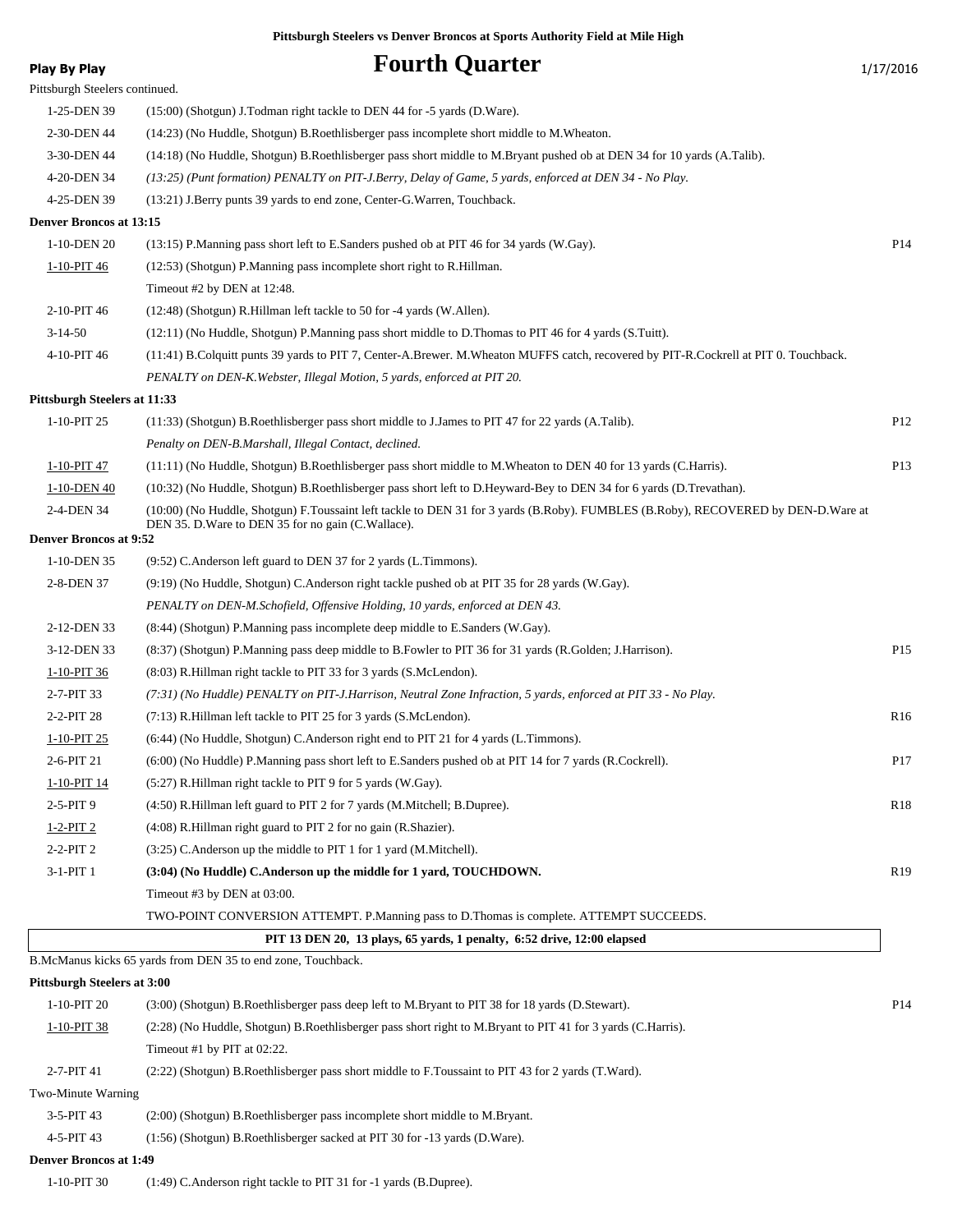|                             | Pittsburgh Steelers vs Denver Broncos at Sports Authority Field at Mile High                                                                             |                 |
|-----------------------------|----------------------------------------------------------------------------------------------------------------------------------------------------------|-----------------|
|                             | Timeout #2 by PIT at $01:45$ .                                                                                                                           |                 |
| 2-11-PIT 31                 | (1:45) C.Anderson up the middle to PIT 31 for no gain (S.McLendon).                                                                                      |                 |
|                             | Timeout #3 by PIT at $01:41$ .                                                                                                                           |                 |
| 3-11-PIT 31                 | (1:41) C.Anderson right tackle to PIT 27 for 4 yards (R.Shazier).                                                                                        |                 |
| 4-7-PIT 27                  | (:57) B.McManus 45 yard field goal is GOOD, Center-A.Brewer, Holder-B.Colquitt.                                                                          |                 |
|                             | PIT 13 DEN 23, 4 plays, 3 yards, 0:56 drive, 14:07 elapsed                                                                                               |                 |
|                             | B.McManus kicks 65 yards from DEN 35 to end zone, Touchback.                                                                                             |                 |
| Pittsburgh Steelers at 0:53 |                                                                                                                                                          |                 |
| 1-10-PIT 20                 | (:53) (Shotgun) B.Roethlisberger pass incomplete deep middle to M.Wheaton (C.Harris).                                                                    |                 |
|                             | PENALTY on DEN-C.Harris, Defensive Pass Interference, 22 yards, enforced at PIT 20 - No Play.                                                            | X15             |
| 1-10-PIT 42                 | (:46) (Shotgun) B.Roethlisberger pass short right to M.Bryant ran ob at PIT 49 for 7 yards.                                                              |                 |
| 2-3-PIT 49                  | (:41) (Shotgun) B.Roethlisberger pass deep left to M.Bryant to DEN 29 for 22 yards (B.Marshall).                                                         | P <sub>16</sub> |
| 1-10-DEN 29                 | (:25) B. Roethlisberger spiked the ball to stop the clock.                                                                                               |                 |
| 2-10-DEN 29                 | (:24) C.Boswell 47 yard field goal is GOOD, Center-G.Warren, Holder-J.Berry.                                                                             |                 |
|                             | PIT 16 DEN 23, 4 plays, 51 yards, 1 penalty, 0:34 drive, 14:41 elapsed                                                                                   |                 |
| (0.111)                     | $\mathbf{1}$ as $\mathbf{1}$ $\mathbf{0}$ produces position $\mathbf{0}$ as $\mathbf{1}$ as $\mathbf{1}$ as $\mathbf{1}$ as $\mathbf{1}$ as $\mathbf{1}$ |                 |

(Onside Kick formation) C.Boswell kicks onside 26 yards from PIT 35 to DEN 39. C.Anderson (didn't try to advance) to DEN 39 for no gain (S.Thomas).

#### **Denver Broncos at 0:19, (1st play from scrimmage 0:14)**

1-10-DEN 39 (:14) P.Manning kneels to DEN 38 for -1 yards.

| <b>END OF OUARTER</b>      |              | Time |              |                         | <b>First Downs</b> |              |        | <b>Efficiencies</b> |  |
|----------------------------|--------------|------|--------------|-------------------------|--------------------|--------------|--------|---------------------|--|
|                            | <b>Score</b> | Poss | R            |                         | P X                | $\mathbf{T}$ | 3 Down | 4 Down              |  |
| <b>Pittsburgh Steelers</b> | 16           | 5:11 | $\mathbf{0}$ |                         | 4 1                | - 5          | 0/2    | 0/1                 |  |
| <b>Denver Broncos</b>      | 23           | 9:49 | 3            | $\overline{\mathbf{3}}$ | $\mathbf{0}$       | 6            | 2/4    | 0/0                 |  |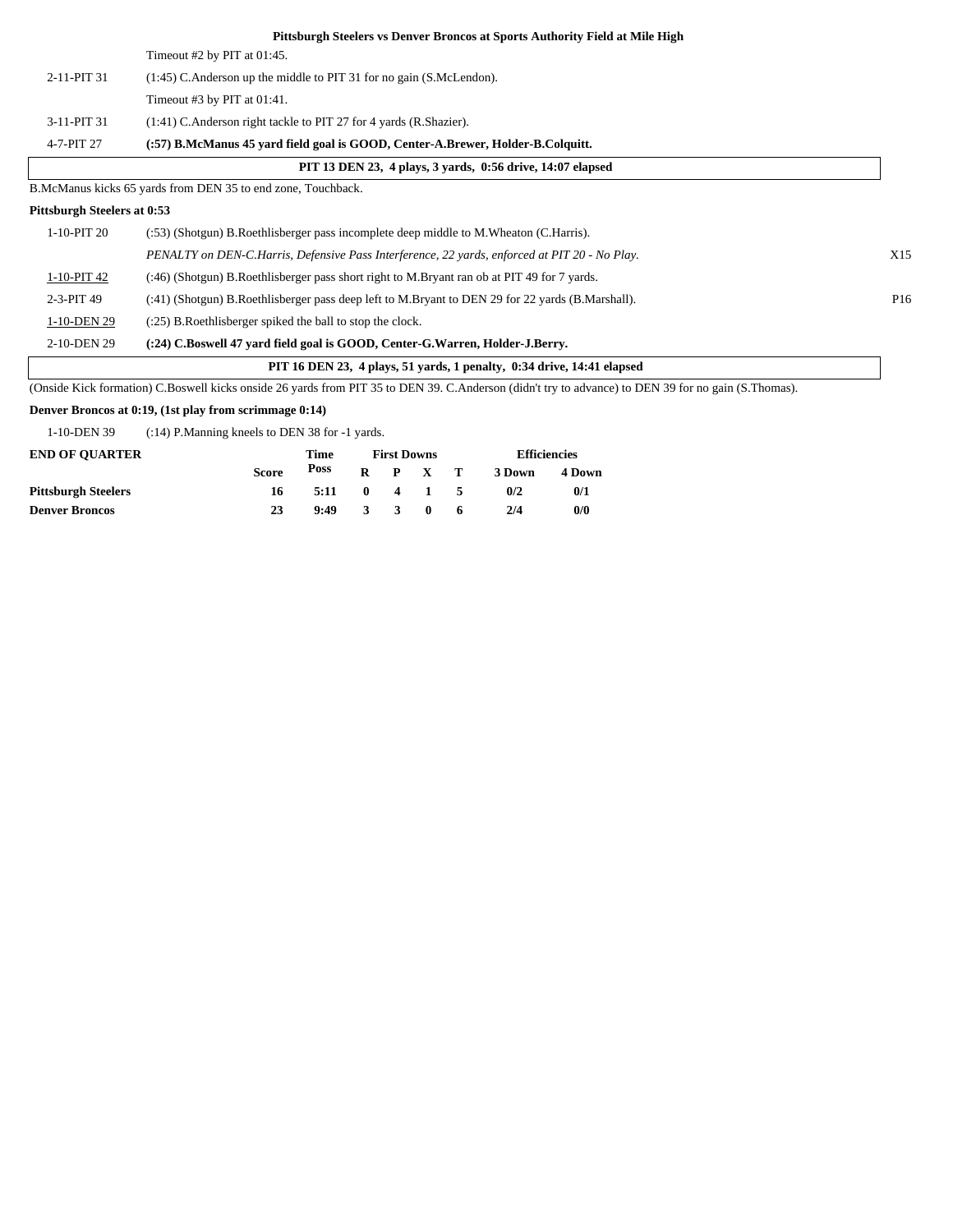### **Miscellaneous Statistics Report**

**Pittsburgh Steelers vs Denver Broncos**

**1/17/2016 at Sports Authority Field at Mile High**

### **Ten Longest Plays for Pittsburgh Steelers**

| Yards | <b>Otr</b> | <b>Play Start</b> | <b>Play Description</b>                                                                                                                                    |
|-------|------------|-------------------|------------------------------------------------------------------------------------------------------------------------------------------------------------|
| 58    |            | 2 3-5-PIT 20      | (12:52) (Shotgun) B.Roethlisberger pass deep left to D.Heyward-Bey to DEN 22 for 58 yards (B.Roby).                                                        |
| 52    |            | 3 2-10-PIT 21     | (11:48) (No Huddle, Shotgun) B.Roethlisberger pass short left to M.Bryant to DEN 27 for 52 yards (T.Ward).                                                 |
| 40    |            | 1-10-PIT 44       | (2:37) M.Bryant left end to DEN 16 for 40 yards (M.Jackson). Reverse play.                                                                                 |
| 37    |            | 3-8-PIT 22        | (10:03) (Shotgun) B.Roethlisberger pass short right to S.Coates pushed ob at DEN 41 for 37 yards (D.Stewart).                                              |
| 24    |            | 3 1-10-PIT 20     | (2:45) (Shotgun) B.Roethlisberger pass short middle to S.Coates pushed ob at PIT 44 for 24 yards (C.Harris).                                               |
| 23    |            | 1 2-9-PIT 21      | (3:17) (No Huddle) B.Roethlisberger pass deep right to M.Bryant to PIT 44 for 23 yards (D.Trevathan).                                                      |
| 22    |            | 4 1-10-PIT 25     | (11:33) (Shotgun) B.Roethlisberger pass short middle to J.James to PIT 47 for 22 yards (A.Talib).<br>Penalty on DEN-B.Marshall, Illegal Contact, declined. |
| 22    |            | 4 2-3-PIT 49      | (:41) (Shotgun) B.Roethlisberger pass deep left to M.Bryant to DEN 29 for 22 yards (B.Marshall).                                                           |
| 18    |            | 4 1-10-PIT 20     | (3:00) (Shotgun) B.Roethlisberger pass deep left to M.Bryant to PIT 38 for 18 yards (D.Stewart).                                                           |
| 15    |            | 1-10-DEN 16       | (2:02) F. Toussaint left tackle to DEN 1 for 15 yards (B. Roby).                                                                                           |
|       |            | .                 |                                                                                                                                                            |

#### **Ten Longest Plays for Denver Broncos**

| Yards | <b>Otr</b> | <b>Play Start</b>        | <b>Play Description</b>                                                                                 |
|-------|------------|--------------------------|---------------------------------------------------------------------------------------------------------|
| 34    |            | 2 2-9-DEN 6              | (2:33) C.Anderson left quard to DEN 40 for 34 yards (J.Jones).                                          |
| 34    |            | 4 1-10-DEN 20            | (13:15) P. Manning pass short left to E. Sanders pushed ob at PIT 46 for 34 yards (W. Gay).             |
| 31    |            | 4 3-12-DEN 33            | (8:37) (Shotgun) P.Manning pass deep middle to B.Fowler to PIT 36 for 31 yards (R.Golden; J.Harrison).  |
| 19    |            | 3 1-10-DEN 20            | (9:32) P.Manning pass deep right to E.Sanders pushed ob at DEN 39 for 19 yards (A.Blake).               |
| 15    |            | 1 1-10-DEN 31            | (:48) (Shotgun) P.Manning pass short right to D.Thomas to DEN 46 for 15 yards (R.Shazier).              |
| 15    | 2          | 1-10-DEN 41              | (6:48) (Shotgun) P.Manning pass short middle to E.Sanders to PIT 44 for 15 yards (W.Gay).               |
| 12    |            | 1-10-DEN 46              | (:14) (No Huddle, Shotgun) P.Manning pass short middle to C.Latimer to PIT 42 for 12 yards (L.Timmons). |
| 11    |            | 1-10-PIT 30              | (13:18) P.Manning pass short right to D.Thomas pushed ob at PIT 19 for 11 yards (B.Boykin).             |
| 11    |            | 1 2-10-DEN 20            | (1:18) (Shotgun) P.Manning pass short left to V.Green to DEN 31 for 11 yards (M.Mitchell; L.Timmons).   |
| 11    |            | $3 \quad 1 - 10 - PIT33$ | (5:05) (No Huddle) C.Anderson left quard to PIT 22 for 11 yards (W.Allen, M.Mitchell).                  |

|                | <b>Touchdown Scoring Information</b> | <b>Offense</b> | Defense Special Teams |
|----------------|--------------------------------------|----------------|-----------------------|
| <b>VISITOR</b> | Pittsburgh Steelers                  |                |                       |
| <b>HOME</b>    | Denver Broncos                       |                |                       |
|                | <b>Player Scoring Information</b>    |                |                       |

|     | Club Player    |          | TD Rush<br>TD | TD             |   | Rec KO TD Punt Int TD Fum Misc<br>TD |                          | TD.                     | TD                      | FG XP                   |                         | Rush                    | Rec |   | 2Pt 2Pt Sfty Points |
|-----|----------------|----------|---------------|----------------|---|--------------------------------------|--------------------------|-------------------------|-------------------------|-------------------------|-------------------------|-------------------------|-----|---|---------------------|
| PIT | C.Boswell      | 0        | $\mathbf{0}$  | $\mathbf{0}$   | 0 | $\mathbf 0$                          | $\overline{\mathbf{0}}$  | 0                       | $0 \qquad 3$            |                         |                         | $\overline{\mathbf{0}}$ | 0   | 0 | -10                 |
| PIT | F.Toussaint    | 0        |               | 0              | 0 | $\mathbf{0}$                         | $\overline{\phantom{0}}$ | - 0                     | $\overline{0}$          | $\overline{\mathbf{0}}$ | $\overline{0}$          | $\overline{\mathbf{0}}$ | 0   | 0 | 6                   |
|     | DEN B.McManus  | $\Omega$ | $\Omega$      | $\overline{0}$ | 0 | $\mathbf{0}$                         | $\overline{\mathbf{0}}$  | - 0                     | $\overline{\mathbf{0}}$ |                         | 5 0                     | $\overline{\mathbf{0}}$ | 0   | 0 | - 15                |
|     | DEN C.Anderson | $\Omega$ |               | $\Omega$       | 0 | $\mathbf{0}$                         | $\overline{\phantom{0}}$ | $\overline{\mathbf{0}}$ | $\overline{0}$          | $\overline{\mathbf{0}}$ | $\overline{\mathbf{0}}$ | $\overline{\mathbf{0}}$ | 0   | 0 | 6                   |
| DEN | D.Thomas       | 0        | 0             | 0              | 0 | $\mathbf 0$                          | 0                        | 0                       | 0                       | 0                       | $\mathbf 0$             | - 0                     |     | 0 | $\overline{2}$      |

| <b>Possession Detail</b>    | <b>First Half</b> |      | <b>Second Half</b> |       | Game           |       |  |
|-----------------------------|-------------------|------|--------------------|-------|----------------|-------|--|
|                             | <b>Visitor</b>    | Home | <b>Visitor</b>     | Home  | <b>Visitor</b> | Home  |  |
| Largest Lead                | 4                 | 6    | 4                  | 10    | 4              | 10    |  |
| Drives Leading              |                   |      | 4                  |       |                | 4     |  |
| Time of Possession Leading  | 7:47              | 3:18 | 10:32              | 1:15  | 18:19          | 4:33  |  |
| Largest Deficit             | -6                | $-4$ | -10                | $-4$  | -10            | $-4$  |  |
| Drives Trailing             |                   | 4    | 2                  | 5     |                | 9     |  |
| Time of Possession Trailing | 6:41              | 8:35 | 1:45               | 16:28 | 8:26           | 25:03 |  |
| Times Score Tied Up         |                   | 0    |                    | 0     |                | 0     |  |
| Lead Changes                |                   |      |                    |       |                | 3     |  |